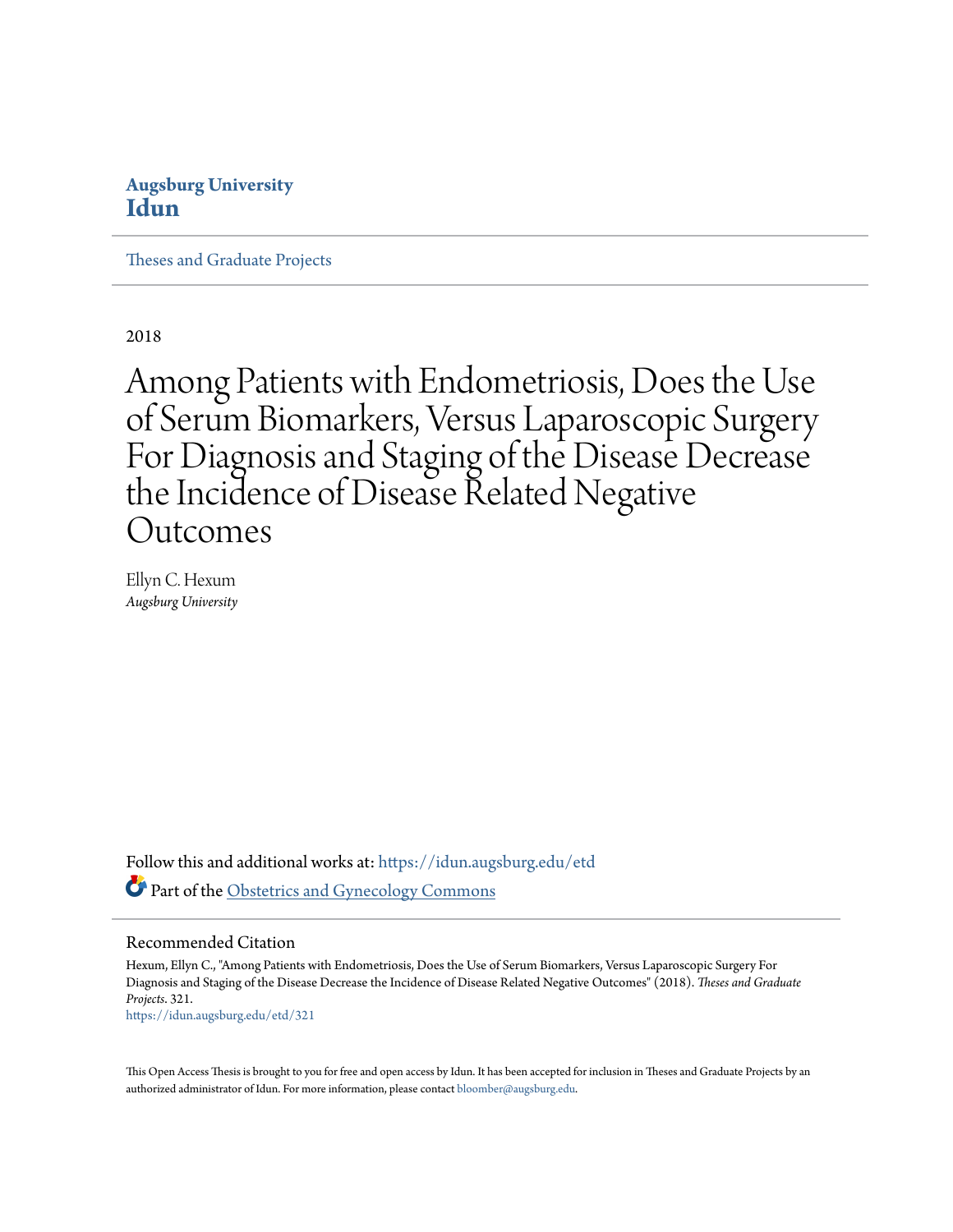Among Patients with Endometriosis,

Does the Use of Serum Biomarkers, Versus Laparoscopic Surgery

For Diagnosis and Staging of the Disease

Decrease the Incidence of Disease Related Negative Outcomes

By

Ellyn C. Hexum

Alicia Quella PhD, PA-C

Paper Submitted in Partial Fulfillment

Of the Requirements for the Degree

Of Master of Science Physician Assistant Studies

Augsburg University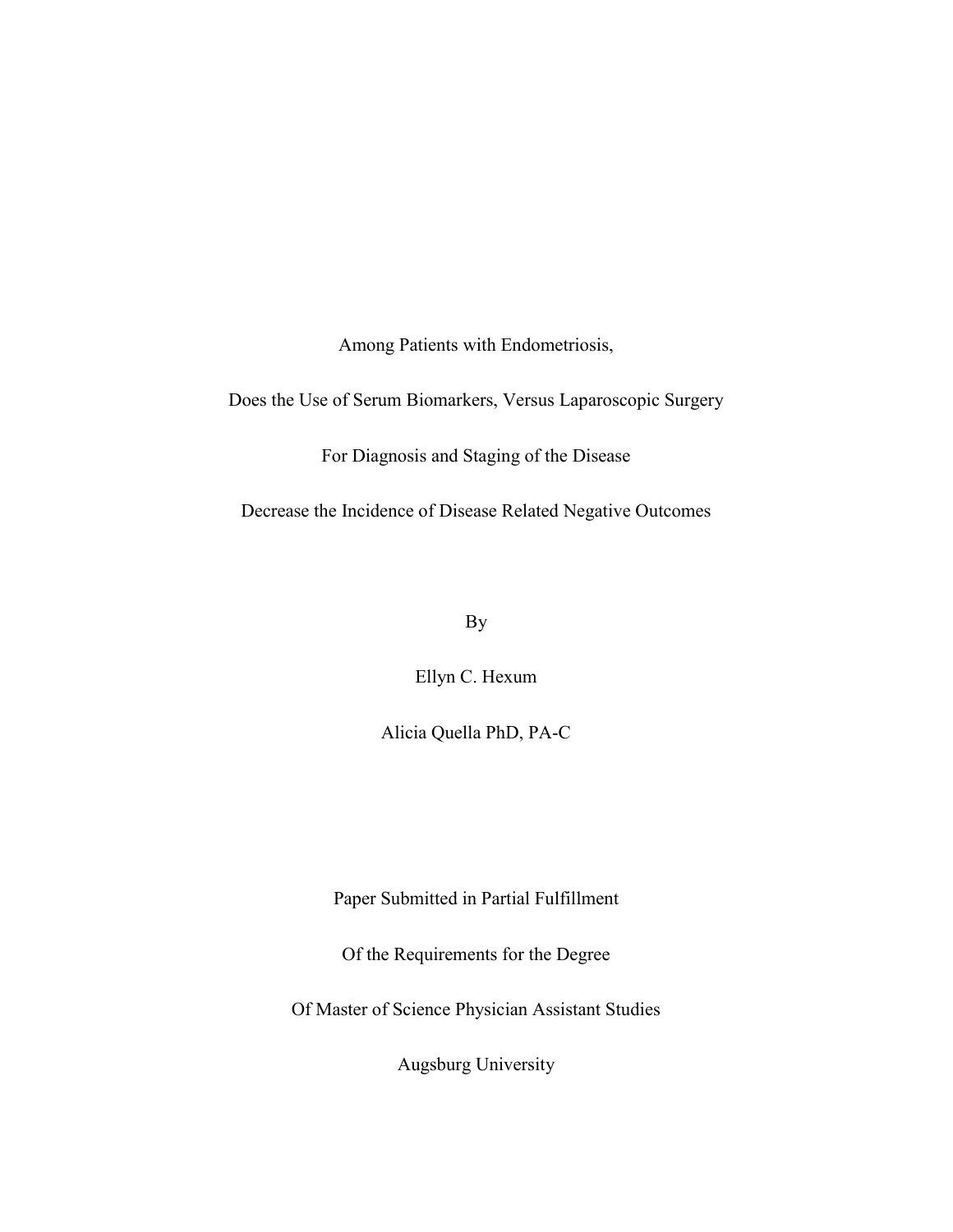# **Contents**

| <b>Contents</b>                                             | <b>Page Number</b> |
|-------------------------------------------------------------|--------------------|
|                                                             | 3                  |
|                                                             | $\boldsymbol{4}$   |
| <b>Background</b>                                           |                    |
|                                                             |                    |
|                                                             | -6                 |
| <b>Emerging Research to Improve Diagnostic Standards 15</b> |                    |
|                                                             |                    |
|                                                             |                    |
|                                                             |                    |
|                                                             |                    |
|                                                             |                    |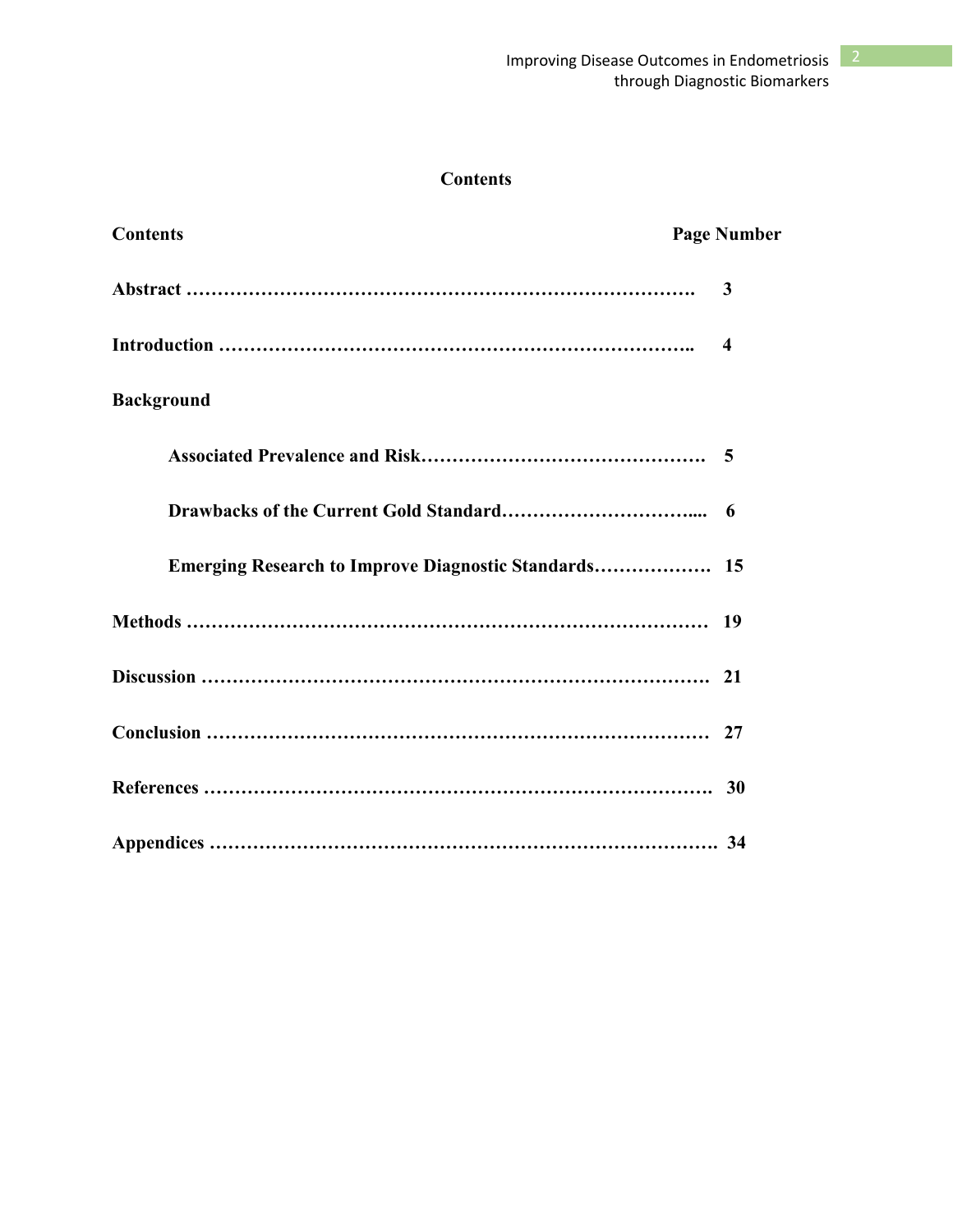#### **Abstract**

*Objective:* To determine the ability and efficacy of non-invasive serum biomarker testing as a replacement for laparoscopic surgery in the diagnosis and staging of endometriosis to decrease the incidence of negative disease outcomes, leading to improvement in the accuracy of diagnoses and patient tailored treatment protocols.

*Background:* Endometriosis is a debilitating inflammatory disease of the reproductive tract. Currently, the gold standard for the diagnosis and staging of endometriosis is exploratory laparoscopic surgery. The use of surgery as the source of achieving a definitive diagnosis holds the potential to increase the incidence of negative disease outcomes. Because of this, the use of peripheral serum biomarkers for the initial diagnosis of endometriosis is being explored as a noninvasive diagnostic option to decrease the incidence of negative disease outcomes.

*Methods:* Articles used were retrieved from PubMed, Google Scholar, Cochrane, Science Direct and UpToDate. Additionally, two individuals who had been surgically diagnosed with endometriosis were interviewed via email.

*Conclusion:* The potential of serum biomarkers as an alternative to laparoscopy to diagnose and stage endometriosis in order to decrease the incidence of negative disease outcomes cannot be ignored. When weighed against the potential risks of surgery, as well as the high incidence of disease recurrence after conservative ablative procedures, peripheral serum biomarkers should be considered the forefront of endometriosis research in order to improve patient outcomes. To achieve this, the scientific community must work in close collaboration with each other, as well as become proficient in the clinical findings of endometriosis in order to achieve adequate and tailored patient centered care.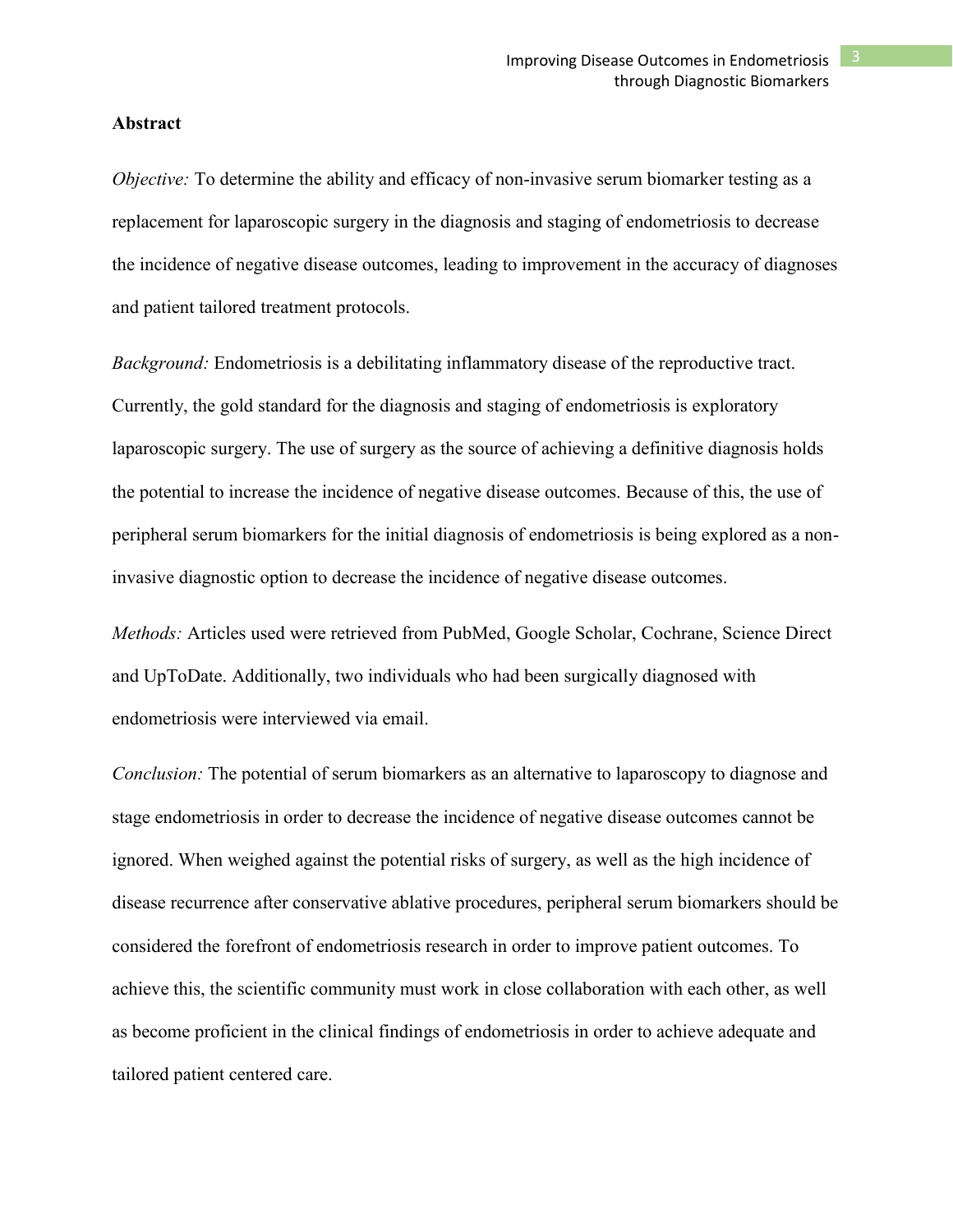#### **Introduction**

Endometriosis is an exquisitely painful disease that does not discriminate; it is known to affect females of all ages, races and lifestyles. The migration of endometrial glands and stroma outside of the uterine cavity has the potential to cause a broad range of symptoms and degrees of debilitation including, but not limited to, chronic pelvic pain, dysmenorrhea, dyspareunia and infertility.<sup>1</sup> Endometrial lesions have been discovered in the pelvis, bowel, diaphragm and the pleural cavities of patients affected, providing greater support to the insidious nature of this  $disease.<sup>1</sup>$ 

The American Society for Reproductive Medicine Practices Committee, which was cited by Schenken R.S. et al, states that "endometriosis should be viewed as a chronic disease that requires a lifelong management plan with the goal of maximizing the use of medical treatment and avoiding repeated surgeries."<sup>2</sup> However, the current diagnostic, staging, and therapeutic gold standard treatment protocol for endometriosis is carried out primarily by exploratory laparoscopic surgery, which often carries the weight of multiple surgical procedures throughout a patients lifetime.

It is well known that surgery does not come without risks to the patient, and endometriosis patients are forced to take these risks over and over again. This is to both achieve the documented diagnosis of endometriosis so that their treatment costs can be covered by insurance, and to attempt to remove the endometrial tissue and associated adhesions to decrease their daily burden of chronic pain and infertility.

The repeated surgical procedures being performed on these patients, along with the associated experienced risks by said patients including scarring, adhesions, subsequent bowel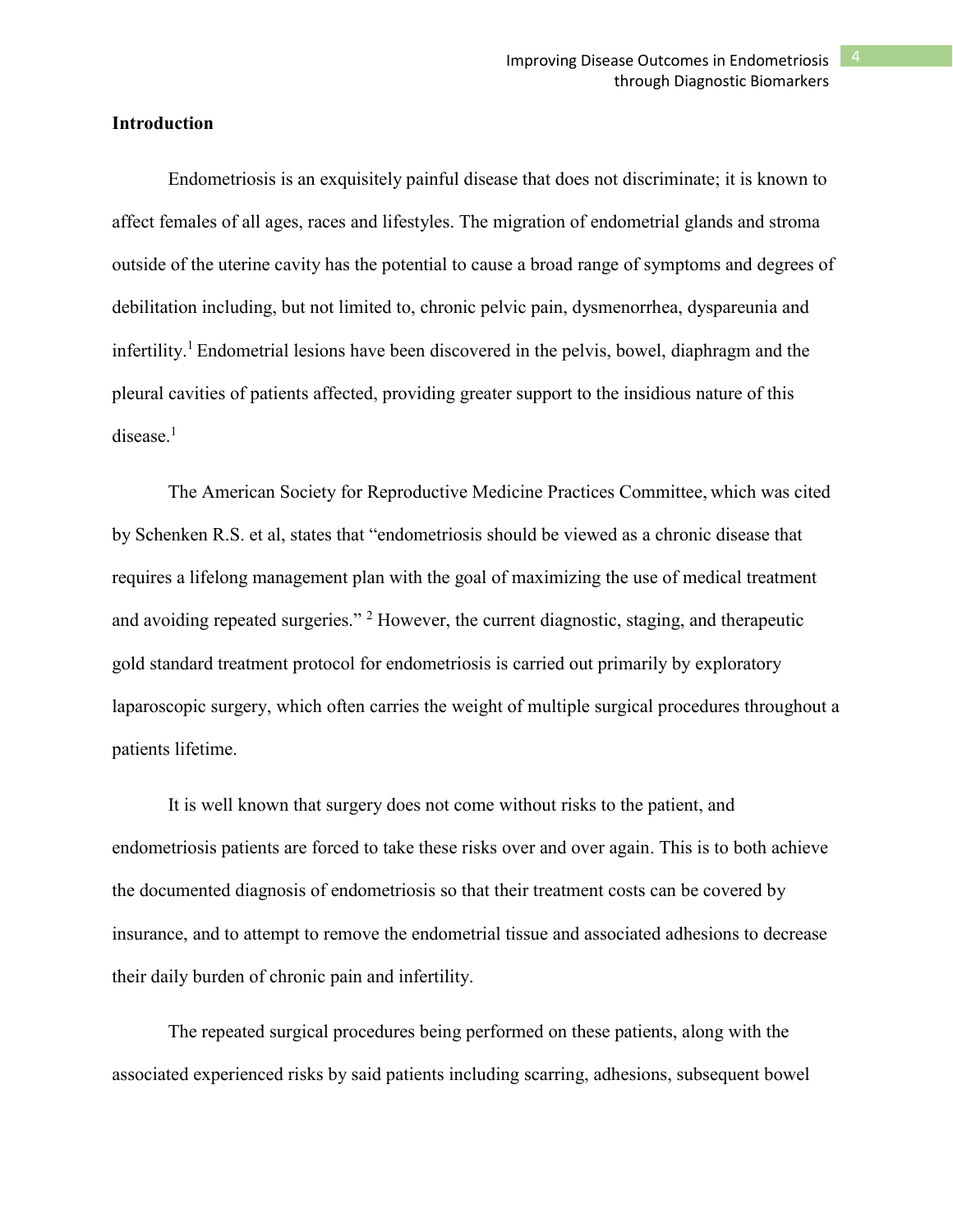resection and colostomy and an increased risk of infertility, above the level of infertility presented by the endometriosis itself, begs the question, is there any other way to diagnose and treat these women that is less invasive and potentially more accurate in order to decrease their surgical burden?

New research being conducted related to the presence of specific biomarkers may prove to resolve this question. Biomarkers only require simple, serial blood draws or urine samples to detect and measure the presence of elements of specific diseases. Not only are these biomarkers able to detect the presence of endometriosis, but they are also likely to provide insight into the pathogenesis of endometriosis itself; a mechanism of disease that has only been minimally identified and understood. Furthermore, these biomarkers have the potential to identify the stage of each individual patient's level of disease. Current research has specifically honed in to microRNA (miRNA) and interleukins due to their rolls in gene expression, immune responses to inflammation, stability and specificity to their translated disease and disease outcomes. With these findings, the possibility of non-invasive gold standard protocols being implemented in the diagnosis and treatment of endometriosis grows increasingly more likely and the risk to patients affected by this debilitating disease can begin to improve.

## **Background**

#### Associated Prevalence & Risk

Although endometriosis has been a known and widespread cause of pelvic pain in patients, its degree of permeation is relatively undervalued in the clinical setting. However, through analysis of its diagnosis, it is made clear that endometriosis is a highly pervasive disease which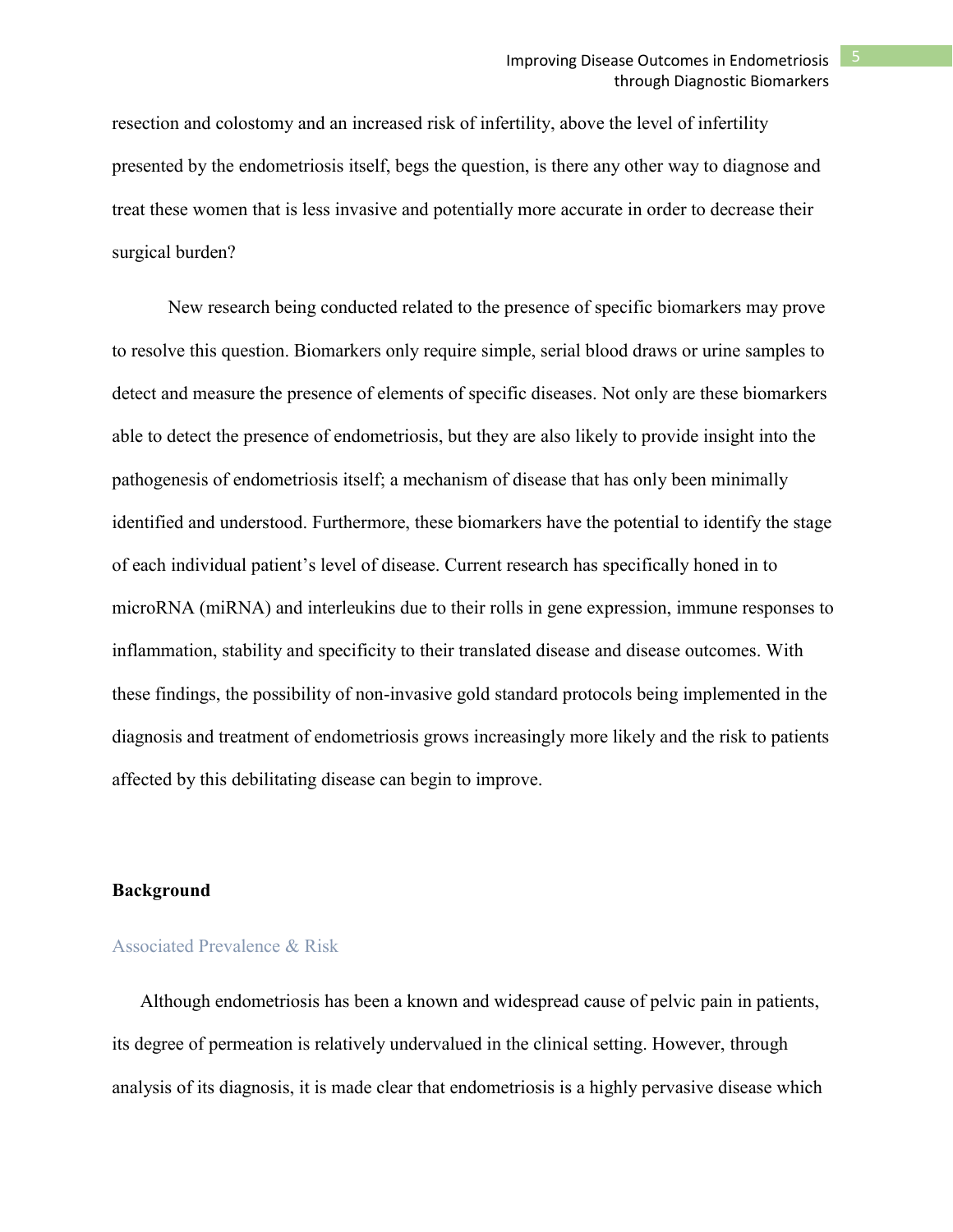deserves more attention both clinically and surgically. An analysis of endometriosis as a whole revealed the following findings: in a cohort study of greater than 9500 women, 15 percent were diagnosed with endometriosis during benign hysterectomy procedures; 57 percent were diagnosed with endometriosis associated with pelvic pain, in which probable endometriosis was an exploratory surgical indication; 21 percent were diagnosed with endometriosis upon laparoscopic exploration with perioperative pelvic pain, non-specific, as the surgical indication; 8 percent were diagnosed with endometriosis as an incidental finding upon laparoscopic surgery without pelvic pain or endometriosis as a presumed differential diagnosis.<sup>1</sup>

Furthermore, as a result of this analysis, the prevalence of endometriosis in symptomatic patient referrals is vastly higher and was diagnosed in: 40 percent of adolescents with genital tract abnormalities; 50 percent of women experiencing clinically diagnosed infertility; 70 percent of adolescents and women presenting with pelvic pain.<sup>1</sup>

Through this analysis it can also be deduced that the ubiquity of endometriosis has historically been greatly underestimated. The occurrence of the disease that was found to be affecting the participants in this cohort study stands as a testament that endometriosis is a disease that deserves the greater attention of the scientific and medical communities to further support and treat patients – and a great amount of this attention is beginning to hone in on the idea that repetitive surgeries may not be the most beneficial option.

## The Drawbacks of the Current Gold Standard

While laparoscopic surgery is the current gold standard, its treatment efficacy remains rather low. This low efficacy can be attributed to several aspects of the disease, along with the reality that the accuracy of diagnosis is strongly correlated with the type and position of each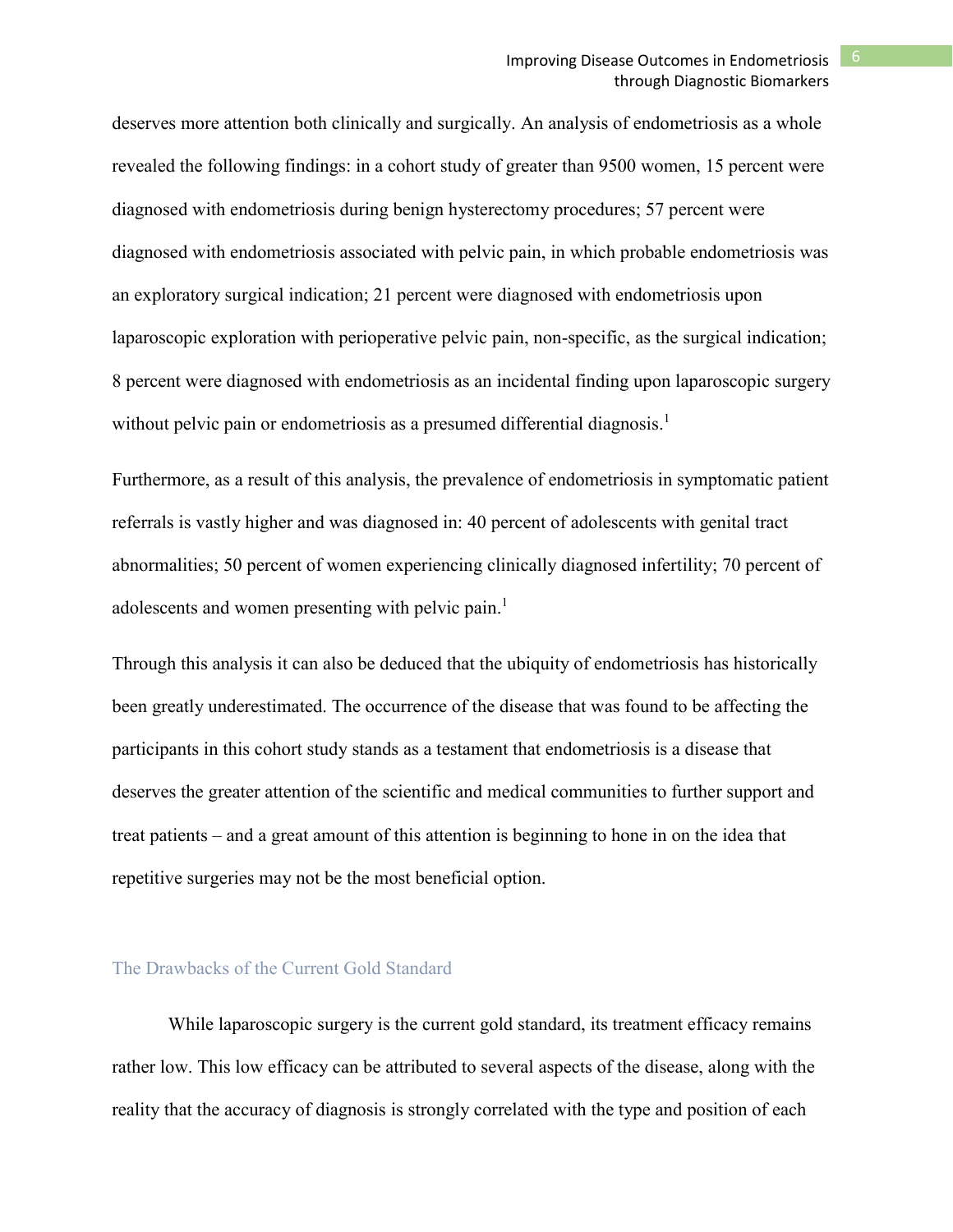endometriosis lesion, along with the skill and experience of the surgical team. Endometriosis implantation contains fibrous tissue, blood and cysts, unlike the endometrial tissue occurring in the uterus. <sup>1</sup> The red blood cells contained in these implantations are broken down by the body's inflammatory cells – this results in the formation of pigmented histocytes and hemosiderin-laden macrophages at the areas of implantation.<sup>1</sup> Therefore, the more advanced the lesion is, the darker its pigment appears when visualized via laparoscopic surgery. The actual appearance of the endometrial lesions is extremely variable at any point in surgery, often leading to the retention of multiple implantations after therapeutic surgical intervention (i.e. multiple surgeries can be diagnostic, but do not lead to maximum therapeutic outcomes).<sup>1,3</sup>

Problems with the laparoscopic method also translate to the staging of excised endometrial lesions. The glandular components of the lesions are often absent, sparse, or have been transformed by hormonal and metaplastic changes or cellular atypia.<sup>1</sup> The stromal component is often masked by infiltrates of foamy and pigmented histocytes, fibrosis, or other immune modulated processes. <sup>1</sup> Inflammatory processes do not only occur in the adhesions themselves, but can also occur in the surrounding tissues, causing diagnosis and staging of lesions to be very difficult via laparoscopic visualization. 1

Although exploratory laparoscopic surgery exists as the current gold standard for the diagnosis and staging of endometriosis, it is not uncommon for it to take years for a patient to reach the point of being offered a surgical procedure for diagnostic and therapeutic indications. This is primarily due to the need for concrete surgical indications, as endometriosis is still painfully underrecognized clinically. In an interview with a patient, referred to as D.D., currently being treated for endometriosis, she stated "It took about 2 years to finally diagnose that I had endometriosis [via laparoscopic surgery]", "They removed my appendix, gall bladder, had me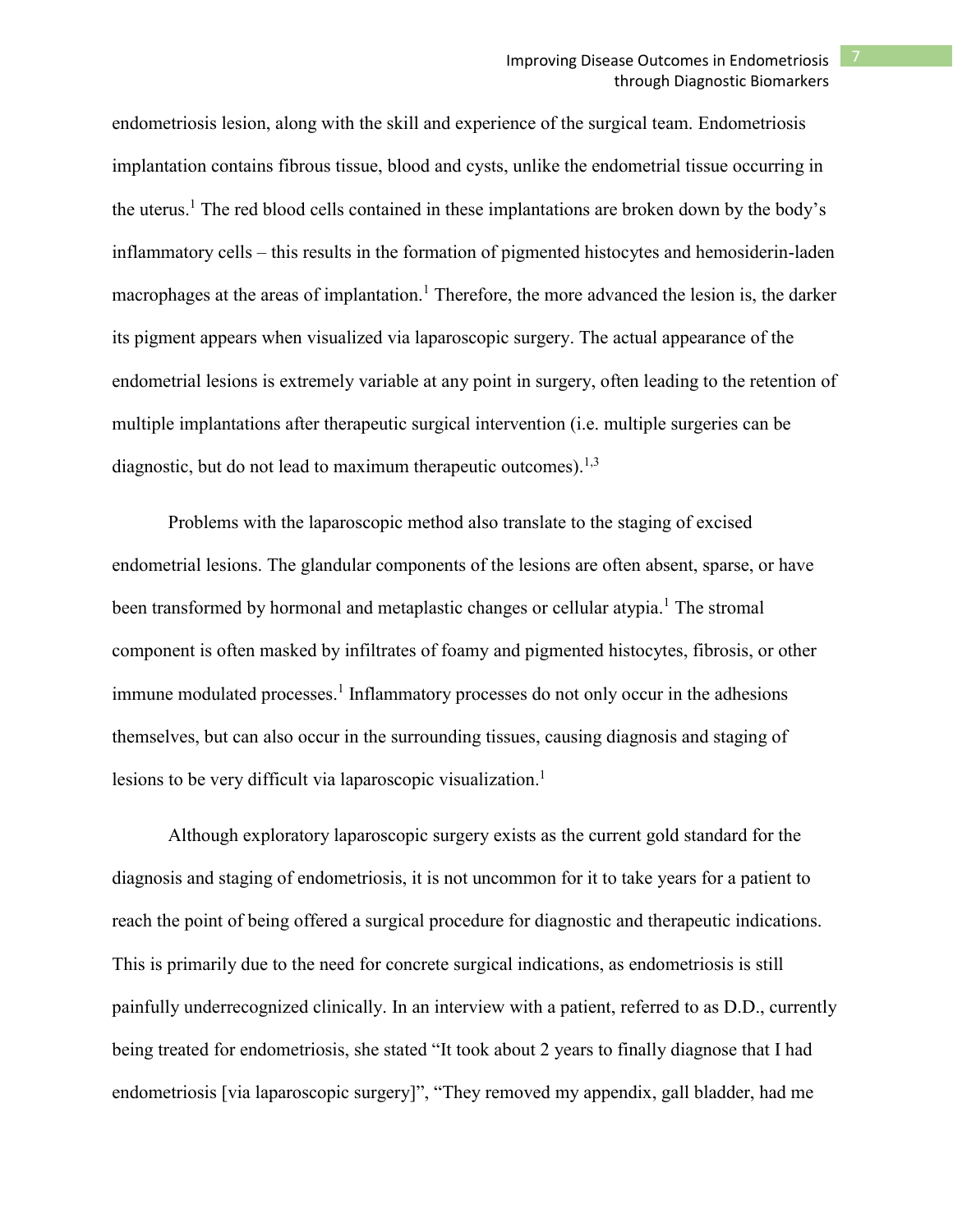eat gluten free until they finally referred me to a gynecologist who did the laparoscopic surgery to see if it was endometriosis." In another patient interview, referred to as R.S., she stated that she had been struggling with severely painful menstrual cycles since she was 14 years old. After struggling with fertility and continued chronic pelvic pain, she decided to undergo a uterine ablation and tubal ligation, per her gynecologist's recommendations. It was during this surgery that her endometriosis was discovered at the age of 49. RS had suffered with this debilitating disease without a true diagnosis for 35 years. Through further analysis of the literature of endometriosis including personal accounts, this is unfortunately not uncommon. The surgical indications for endometriosis include persistent pain despite medical therapy, contraindications to, or refusal of, medical therapies including hormonal contraceptives, the need for exclusion of malignancy based of symptoms and/or family history, or signs and symptoms of an obstruction of the bowel or urinary tract.<sup>3</sup>

The road to a diagnosis of endometriosis can be clearly seen to lead to an increase in the duration of suffering for patients, both physically and emotionally. Further along in the abovementioned patient interview, D.D. stated "Someday, not being able to have kids. Also struggling to lose weight has been very difficult" when asked what troubles her the most in her struggle with endometriosis. She also expressed a great deal of frustration in the delay of her endometriosis diagnosis, leading to several unnecessary surgeries during her adolescent and young adult years.

Several common negative outcomes of laparoscopic surgery include bowel and bladder injury (which requires additional surgical management), reduction of ovarian reserve leading to an increase in infertility, and the formation of adhesions. While this list is not comprehensive, and will be discussed further in later paragraphs, it should be mentioned that there is a definite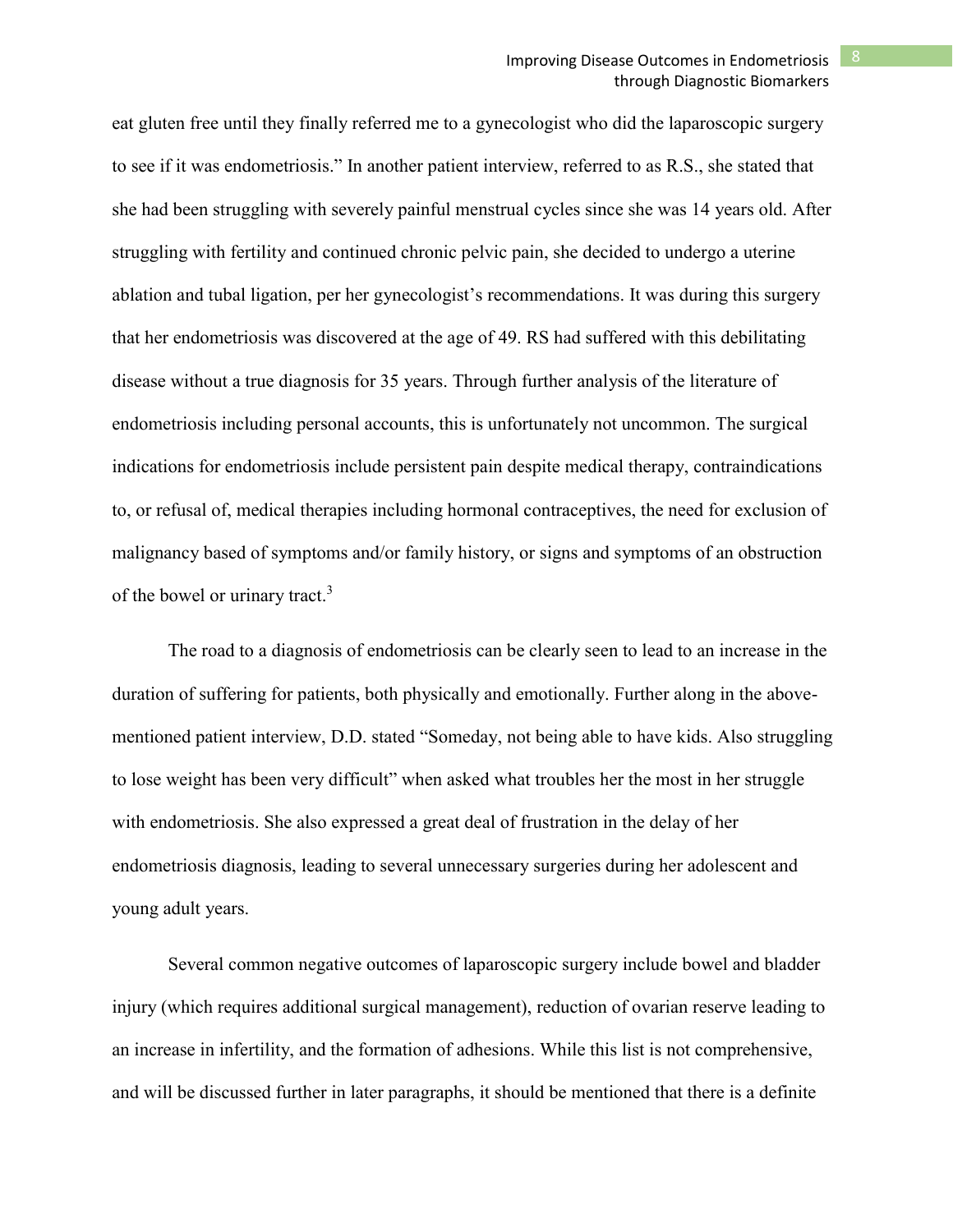place for therapeutic surgical interventions of endometriosis. A 2014 systematic review and meta-analysis for 10 laparoscopic surgical trials for endometriosis diagnosis and treatment compared conservative versus invasive surgical methods.<sup>3</sup> In this analysis, conservative surgery, or ablation, was defined as the "eradication of endometrial lesions through the use of laser vaporization, electrosurgical fulguration or ultrasonic cutting and coagulation, whereas invasive surgery, or excision, was defined as the "removal of lesions with laparoscopic scissors."<sup>3</sup> This analysis revealed that conservative surgery decreased the overall pain experienced by patients by 73% (vs 21%) and increased live births or ongoing pregnancy rates by 30% (vs 18%) when compared to invasive diagnostic laparoscopic procedures.<sup>3</sup> Therefore, conservative surgical procedures are most often performed as both initial and follow up surgical measures for the diagnosis and treatment of endometriosis and they have been proven to be therapeutically beneficial. However, the same study also discovered that conservative surgery holds a higher rate of recurrence of endometriosis lesions and the rate of reoperation was found to increase over time. While therapeutic surgical treatment may decrease the pain of endometriosis in the short term for patients, it was found that close to 20 percent of these patients will require a repeat operation within two years of their initial surgical procedure due to the relapse of their endometriosis related symptoms.<sup>3</sup> This same risk of recurrence continues to hold fast at approximately 40 percent at 10 year follow up post-operatively.<sup>3</sup>

The risk factors involved in the recurrence rate of endometriosis in patients who have underwent laparoscopic surgery include the incomplete excision of the endometriosis lesions, the drainage of subsequent ovarian cysts, and elective ovarian conservation.<sup>3</sup> Furthermore, women with advanced disease have a decreased likelihood that their lesions would be completely excised during surgery. As an example of this, a multicenter prospective cohort study found that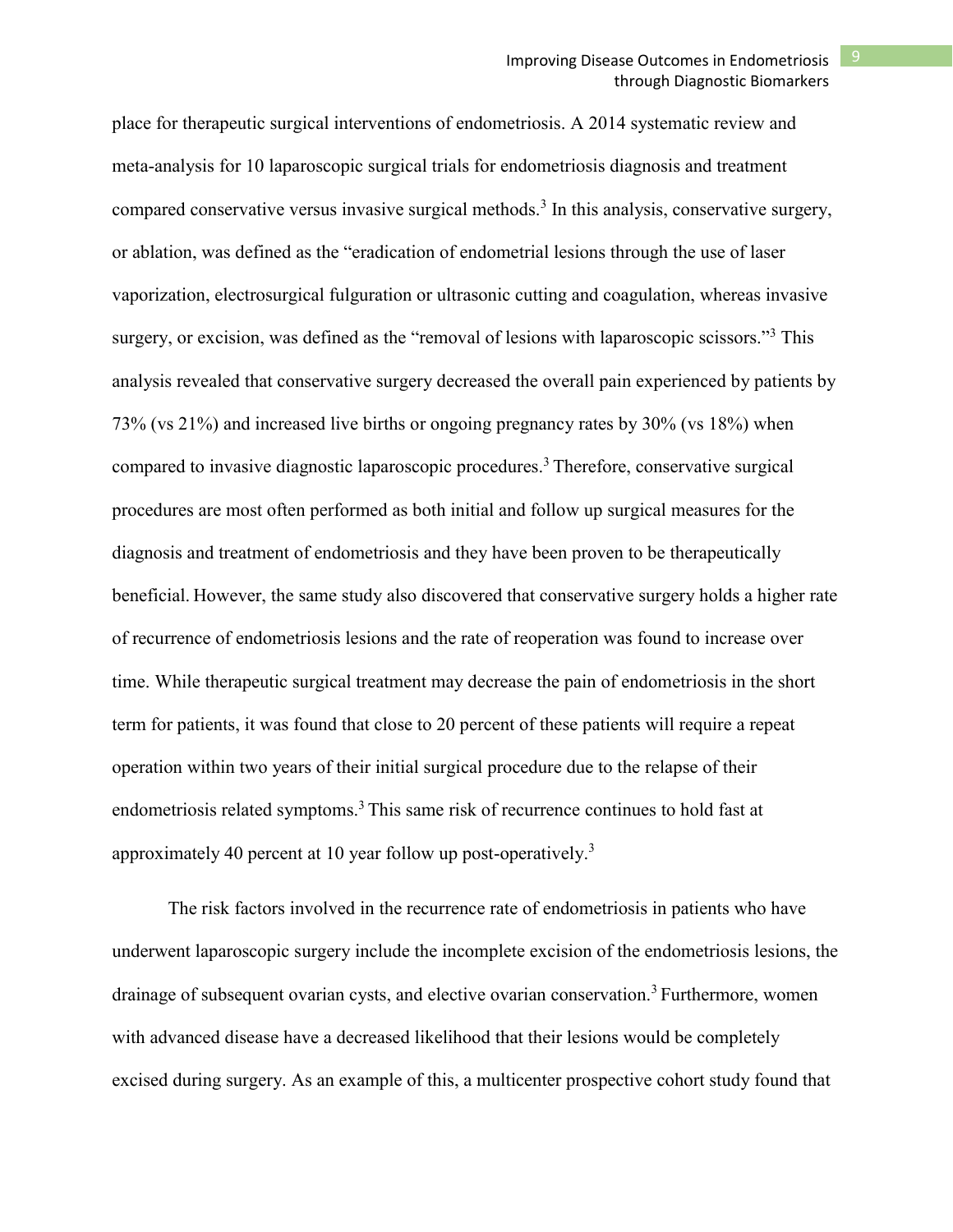## Improving Disease Outcomes in Endometriosis 10 through Diagnostic Biomarkers

women with stage III to stage IV endometriosis had higher rates of recurrence than women with disease stages of I to II at 2 years post operatively.<sup>3,4</sup> If it was possible for medical professionals to diagnose endometriosis earlier through the use of proposed serum biomarkers rather than exhausting all efforts to diagnose the cause of each patient's symptoms, only to eventually reach the conclusion years later through laparoscopic surgery once the disease was allowed to progress unchallenged, the doors open to the possibility of early diagnosis and subsequent earlier interventions, leading to the need to fewer necessary surgeries due to disease recurrence throughout a patient's lifetime.

The recurrence of endometriosis lesions is not the only draw back to laparoscopic surgery remaining the gold standard for the diagnosis of endometriosis. A vast number of women who undergo an initial laparoscopic surgery for diagnostic purposes, and later require additional surgeries, also suffer from negative surgical outcomes. In a systematic meta-analysis of randomized trials and cohort studies, it was found that approximately 20 to 40 percent of patients who have had laparoscopic surgery with a post-operative indication of pelvic pain, report chronic pain as a post-operative complication. This was found to be primarily due to the formation of adhesions.<sup>5</sup> These patients are subjected to an exploratory surgery due to persistent pelvic pain and a lack of a less invasive diagnostic option and are left with an increase in their pain due to another, and unfortunately iatrogenic, cause. This analysis goes further by stating "At present, there is little evidence to support routine use of adhesiolysis in treatment for chronic pain"5 due to the risk of bowel injury and the number of negative laparoscopies, meaning that no signs of endometriosis were found, but that the patient was still left with post-operative complications including pelvic pain as a result of surgically induced adhesions.<sup>3,5</sup>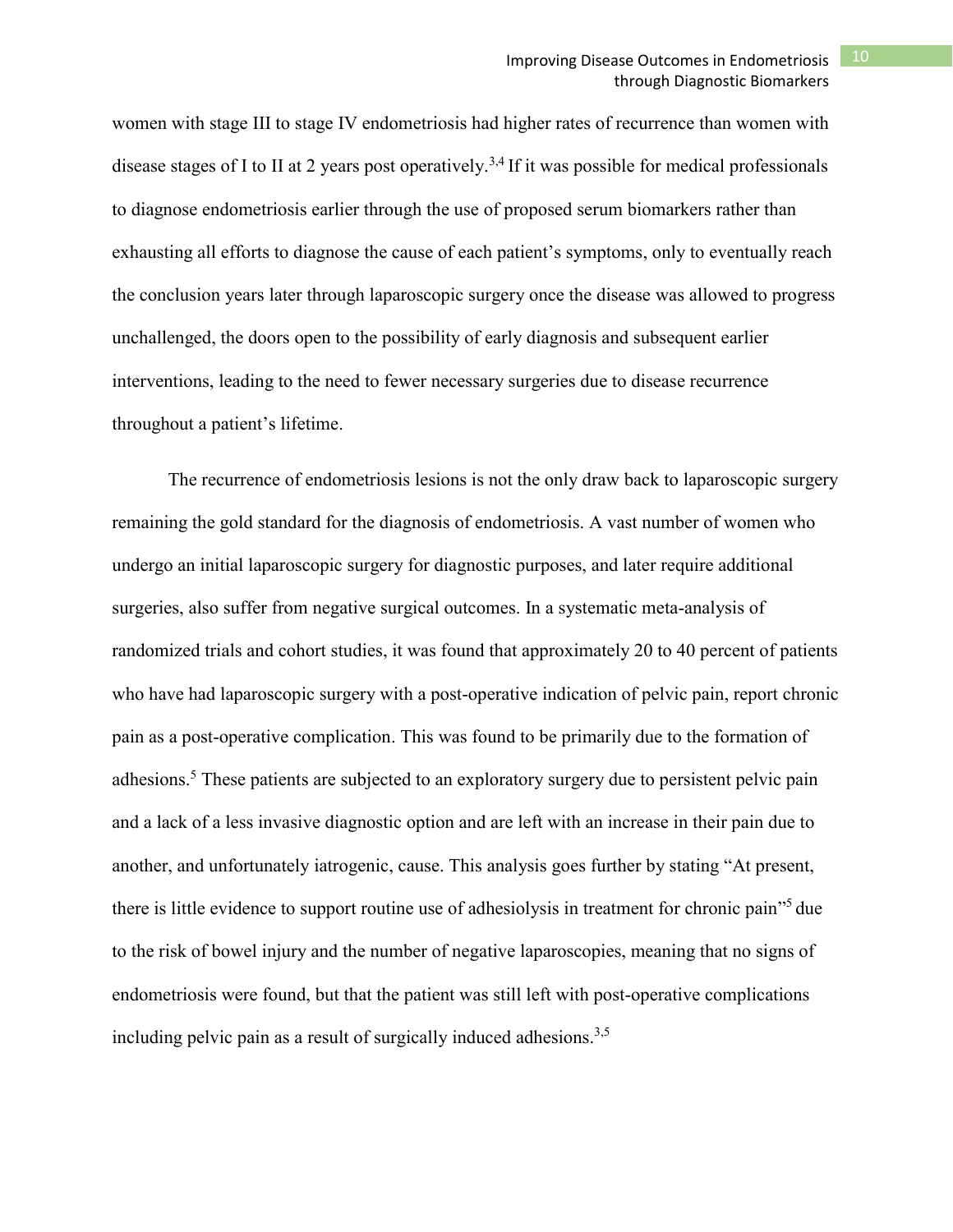Another possible detrimental negative outcome to diagnostic laparoscopy is the risk of fenestrations, or inappropriate formed openings. One study which followed a 32 year old woman with debilitating symptoms of endometriosis throughout her surgical treatments discovered that initial exploratory laparoscopic surgery, which diagnosed endometriosis in her diaphragm, was the cause of the formation of fenestrations in her diaphragm. The formation of these fenestrations caused an increase in her already disabling symptoms.<sup>6</sup> The providers found that the use of ablative thermocoagulation techniques to remove the observed diaphragmatic endometrial lesions caused necrosis of tissue, leading to the need for a repeat surgery; an additional operation not to treat her endometriosis, but to treat a post-operative complication.<sup>6</sup> Another example of the need for a non-invasive method for the diagnosis of endometriosis.

Another inarguable aspect of endometriosis is the effect that it has on the quality of life of those living with the disease. Living with chronic pain, infertility, etc. elicits a great deal of emotional and physical fatigue. This decrease in quality of life due to the effects of endometriosis has been documented and studied and serves as an additional tool on the road to further research toward the finding of a non-invasive diagnostic tool for endometriosis. This is significant as it is not only the disease itself that causes these debilitating effects, but the current surgical gold standard contributions as well. A study which looked at women ages 18 to 49 years old from the year 2004 to 2013 who underwent either a laparoscopic therapeutic procedure or a hysterectomy as a result of their endometriosis specifically honed in on this decrease in quality of life.<sup>7</sup> The study found that of the 37,308 patients who underwent a therapeutic laparoscopy and the 24,915 patients who underwent a hysterectomy, all participants had an increase in both the number of hospitalizations and the duration of hospitalizations post operatively due to the inherent risks of these surgical procedures.<sup>7</sup> According to Surrey E.S. et al, "the endometriosis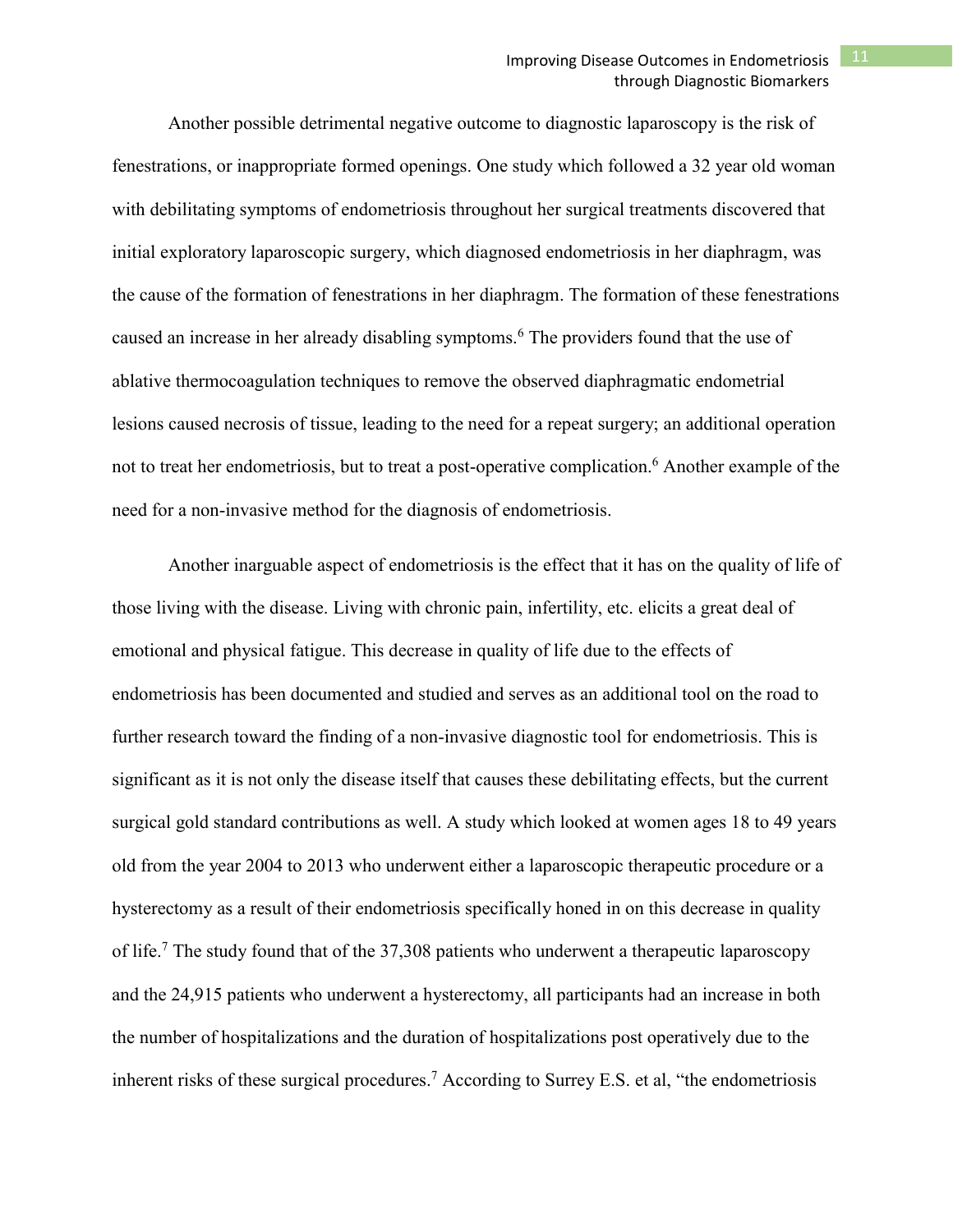patients in this analysis had a considerable risk of surgical complications, subsequent surgeries, and hospital admissions both during and after their initial therapeutic laparoscopy or hysterectomy."<sup>7</sup> The described surgical complications included, but were not limited to, venous thromboembolism, neuropathy, infection, the need for additional vascular repair as a direct result of surgical damage, duodenitis and the need for bowel, bladder or ureter repair as a direct result of surgical damage.<sup>3,7</sup> Therapeutic laparoscopy alone elicited 13,590 documented patients who experienced post-operative complications.<sup>7</sup> Laparoscopy alone also carried an increased risk of subsequent surgeries and hospital readmissions during the studied one year post-operative time period.7

One of the most severe of these complications includes colorectal anastomotic stenosis.<sup>8</sup> In a study by Bertocchi et al, which looked at 1643 endometriosis patients who underwent laparoscopic surgery as a consequence of their pelvic pain between the years 2002 to 2016, it was found that 6.3% of these patients returned with symptomatic anastomotic stenosis as a result.<sup>8</sup> Many of these women then required a series of three endoscopic dilation procedures to correct the surgically induced complication.<sup>8</sup>

To further this point, one retrospective study performed in 2008 also found a correlation with initial diagnostic and therapeutic surgery for endometriosis and the incidence of reoperation.<sup>9</sup> In this study, 240 women who had underwent a surgical procedure for endometriosis were analyzed at 2, 5 and 7 year follow ups.<sup>9</sup> Of the 240 person sample population, 120 women were treated with hysterectomy with or without oophorectomy, and 120 women were treatment with laparoscopic excision.<sup>9</sup> Of these women, data showed that the incidence of reoperation increased as post-operative time increased.<sup>9</sup> It was found that in women in which laparoscopic excision was performed, the percentages that remained surgery free were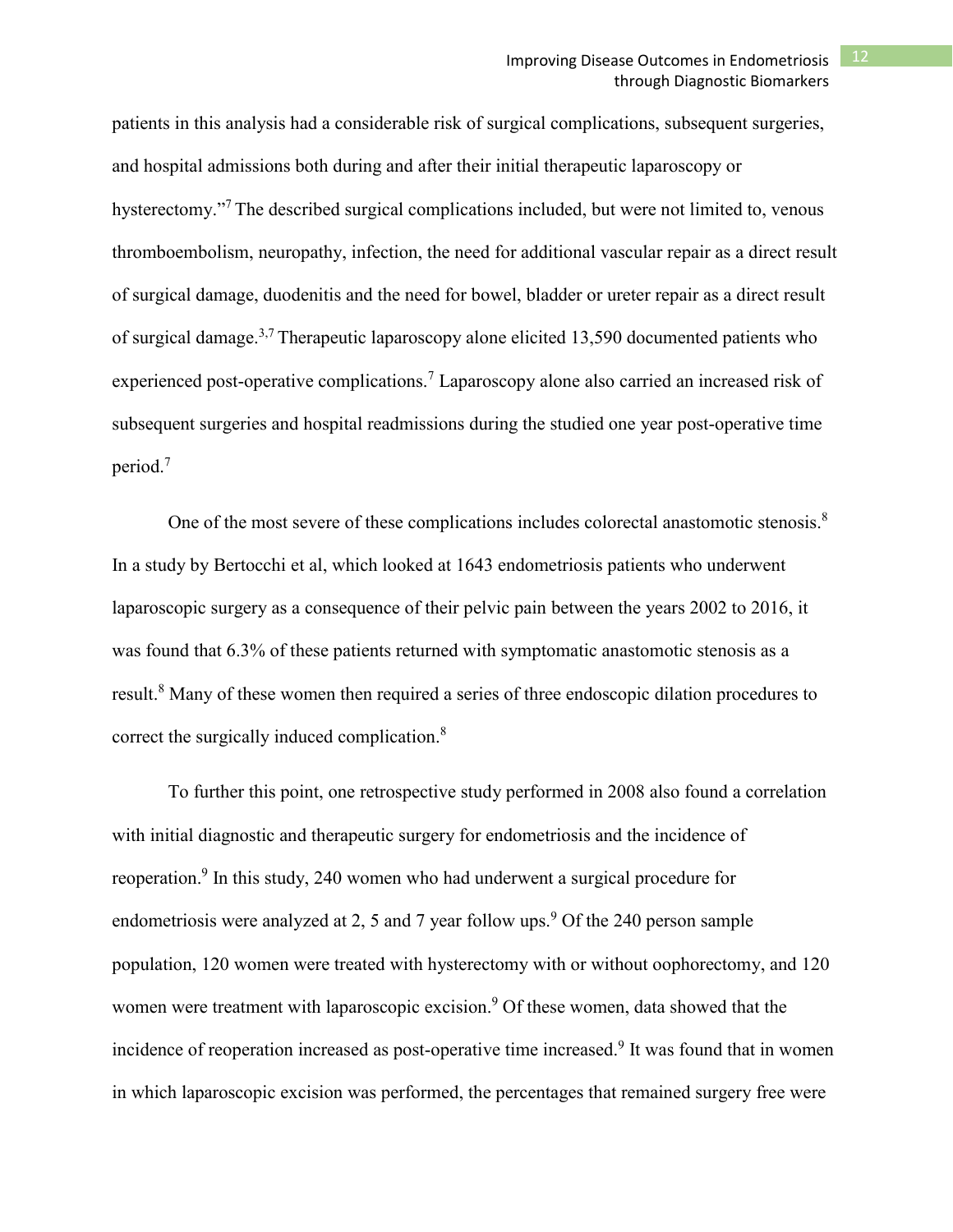79.4% at 2 years, 53.3% at 5 years and 44.6% at 7 years post operatively. <sup>9</sup> In women in which a hysterectomy with ovarian preservation was performed, the percentages that remained surgery free were 95.7% at 2 years, 86.6% at 5 years and 77.0% at 7 years post operatively.<sup>9</sup> Finally, in those women in which a hysterectomy without ovarian preservation was performed, the percentages that remained surgery free were 96.0% at 2 years, 91.7% at 5 years and 91.7% at 7 years post-operatively.<sup>9</sup> While these results correlate with prior knowledge that endometriosis is hormonally mediated and thus, would required less repeat surgeries if the ovaries are removed, the younger population should arguably be the main focus in the push for an earlier non-invasive detection method. Shakiba et al also discovered that of the 240 women studied, those between the ages of 19 and 29 years old had between a 1.75 to 6.66 times increased risk of reoperation than those women greater than 30 years old.<sup>9</sup> Additionally, when the age group of 19 to 29 years old was specifically analyzed for the occurrence of reoperation at 2, 5 and 7 year follow ups, the percentages appear vastly different than those of the group as a whole. Shakiba et al found that the percentages of women between the ages of 19 and 29 years old who underwent a laparoscopic excision that remained surgery free were 63.9% at 2 years, 33.3% at 5 years and 27.8% at 7 years post operatively.<sup>9</sup> Through this retrospective research, it can be deduced that the younger the age of the first surgery, which is currently necessary for the diagnosis of endometriosis, the greater number of surgeries a patient will require in their lifetime.

Another commonly overlooked implication of surgery is the stress that is induced in the human body as a result. It is proposed that the physical and emotional stress of both initial and repeat surgeries should be considered in a thorough patient evaluation due to its potential to increase the severity of both the symptoms and the stage advancement of endometriosis in a given patient. Current research published in 2017 reveals that endometriosis symptoms become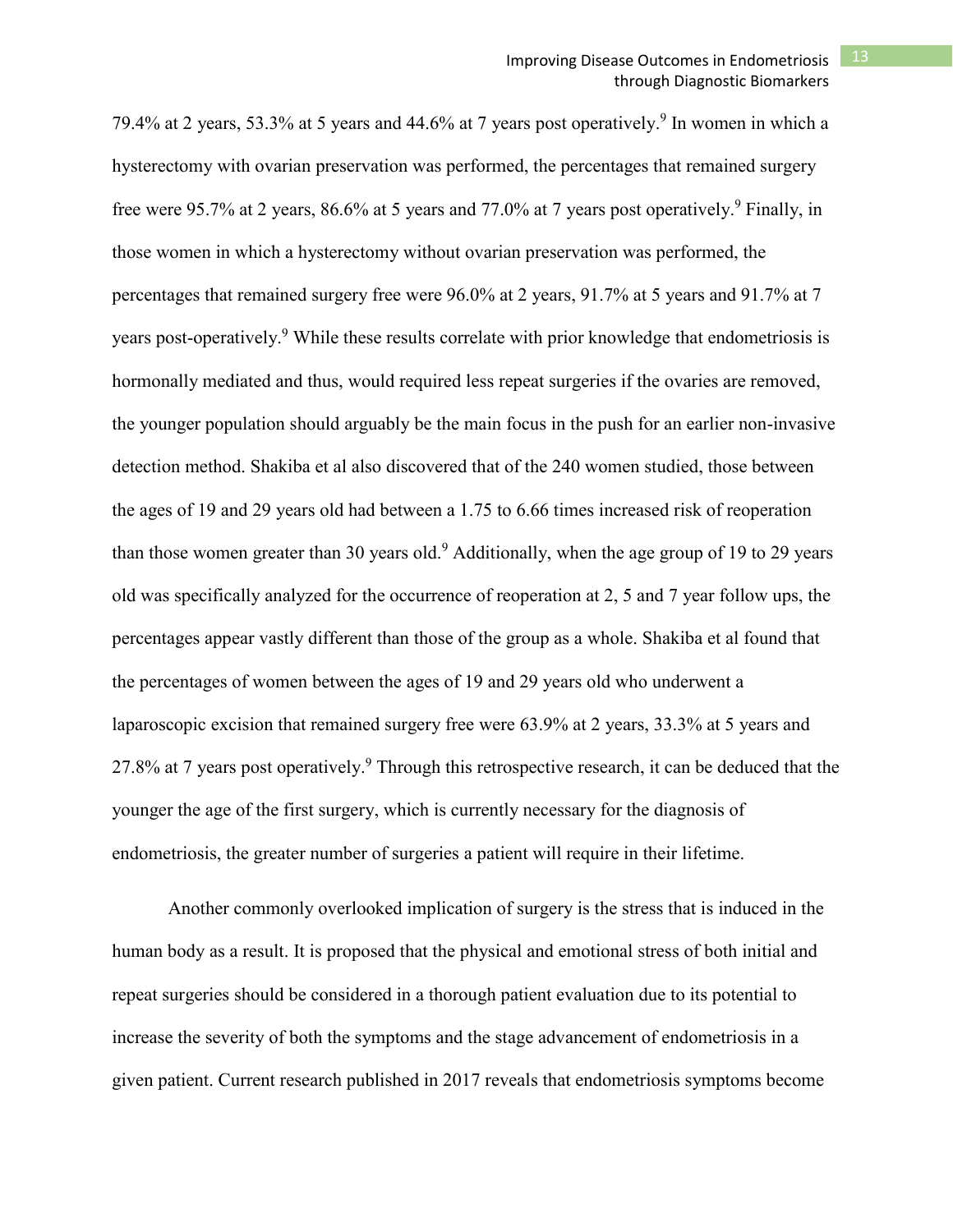more severe when the affected individual is subjected to stress.<sup>10</sup> Hernandez et al, through the use of an animal study in which endometriosis was induced in mice, discovered that stress causes an increase in colonic damage, mast cell infiltration and the severity of vesicles caused by the infiltration of endometriosis.<sup>10</sup> These findings give greater weight to the theory that surgical stress can itself cause endometriosis to worsen.<sup>10</sup>

These findings were also discovered to correlate with the decrease in physical activity which so often accompanies the post-operative time period. Hernandez et al also discovered that endometrial lesions were found to increase in size when the ability to perform physical activities was negated.<sup>11</sup> Therefore, it is possible to deduce that multiple surgeries and the need for reoperations, which was found to be more prevalent when the initial diagnostic surgery was performed at a younger age, may also hinder the healing process and induce disease proliferation and advancement.<sup>6,11</sup> This is because the lesions left behind after laparoscopic excision have now been found to have a greater likelihood of both increasing in size and causing an increase in symptom severity.<sup>11</sup>

If all of the risks of utilizing laparoscopic surgery for the initial diagnosis of endometriosis coincide with an increase in severity of endometriosis lesions that require repeat surgical procedures for both therapeutic and corrective reasons that inherently carry greater risks for the patient, the question must be asked, why does this remain the gold standard? Through the above literature analysis, it can be inferred that the use of laparoscopic surgery as the current diagnostic protocol inherently increases the prevalence of negative disease outcomes of those patients suffering from the debilitating symptoms of endometriosis.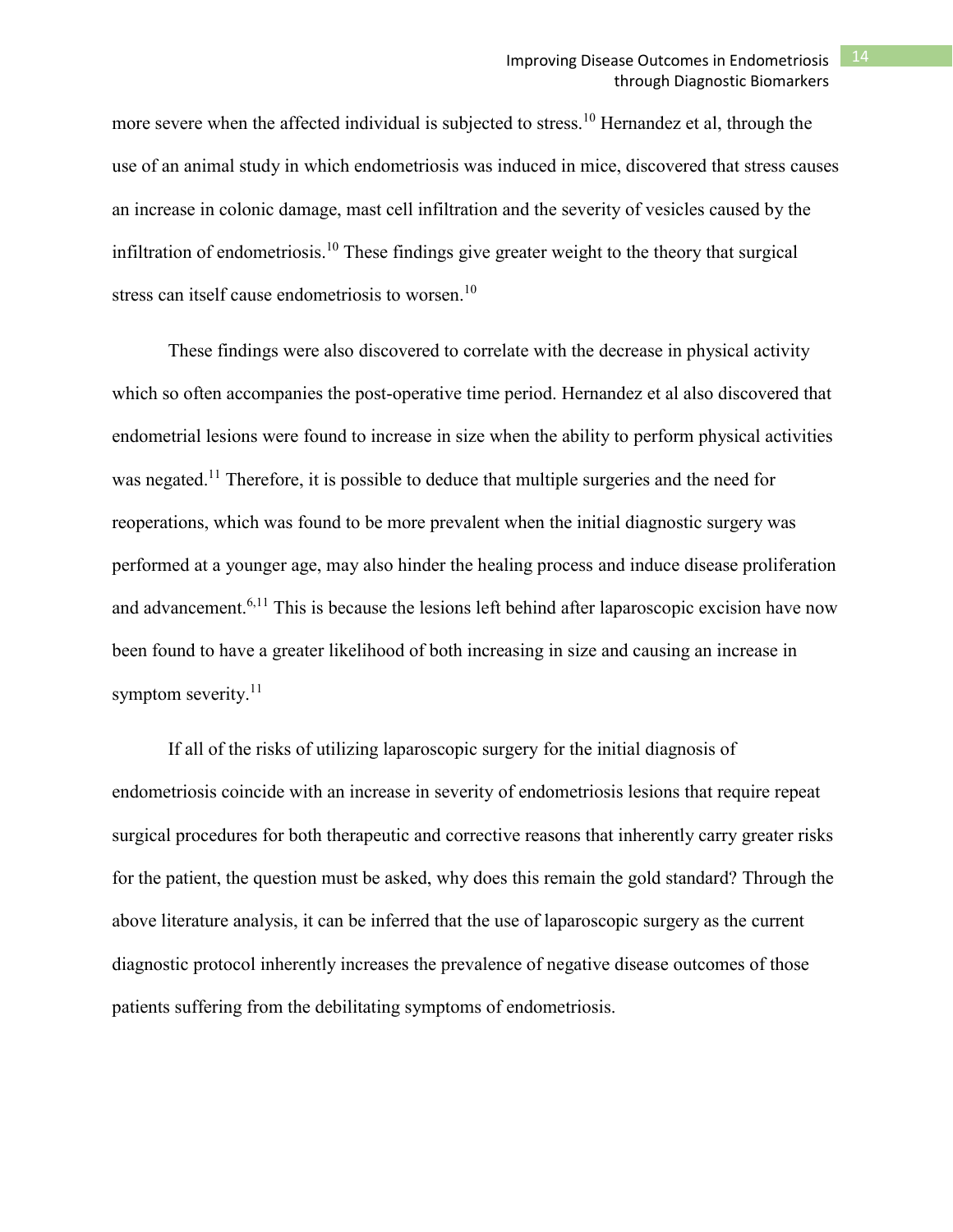### Emerging Research to Improve Diagnostic Standards

The answer to the improvement of these outcomes appears to be lying in the promising research and analysis of biomarkers as a non-invasive option for detecting the presence of endometriosis in a given patient. Fassbender et al goes on to state that a non-invasive diagnostic test for women with symptoms of endometriosis would be especially beneficial for women suffering from infertility as exploratory surgery further decreases the likelihood of natural conception as infertility is among the highest ranked troubling consequences of the disease. 12 This is also particularly advantageous for those women who have symptoms of endometriosis including chronic pelvic pain who have had normal transvaginal ultrasounds in an effort to defer surgery but still need to procure an accurate diagnosis.<sup>12</sup> These non-invasive diagnostic tests have the capability to identify the presence of endometriosis in women with both minimal to moderate symptom classifications, as well as those with moderate to severe symptom classifications.<sup>12, 13</sup> According to Fassbender et al, most research on diagnostic biomarkers of endometriosis is currently at the Phase I stage of exploration.<sup>12</sup> This includes "exploratory" preclinical studies" with the goal of identifying viable biomarkers with high diagnostic specificity.<sup>12, 14</sup> This research is immensely important to continue to tailor to become daily protocol in clinical practice for many reasons; most notably, to decrease the prevalence of unsavory disease outcomes as a result of frequent surgical interventions, but also for the fact that endometriosis costs each affected women approximately \$11,250 annually to manage; which adds both a personal and economic burden to these patients and their providers.<sup>12, 13</sup>

One emerging area of research in the area of biomarker mediated diagnostics is the use of specific genetic materials to detect the presence of the disease. The theory that endometriosis is highly genetic in nature, as it has been seen to affect multiple generations of women in a single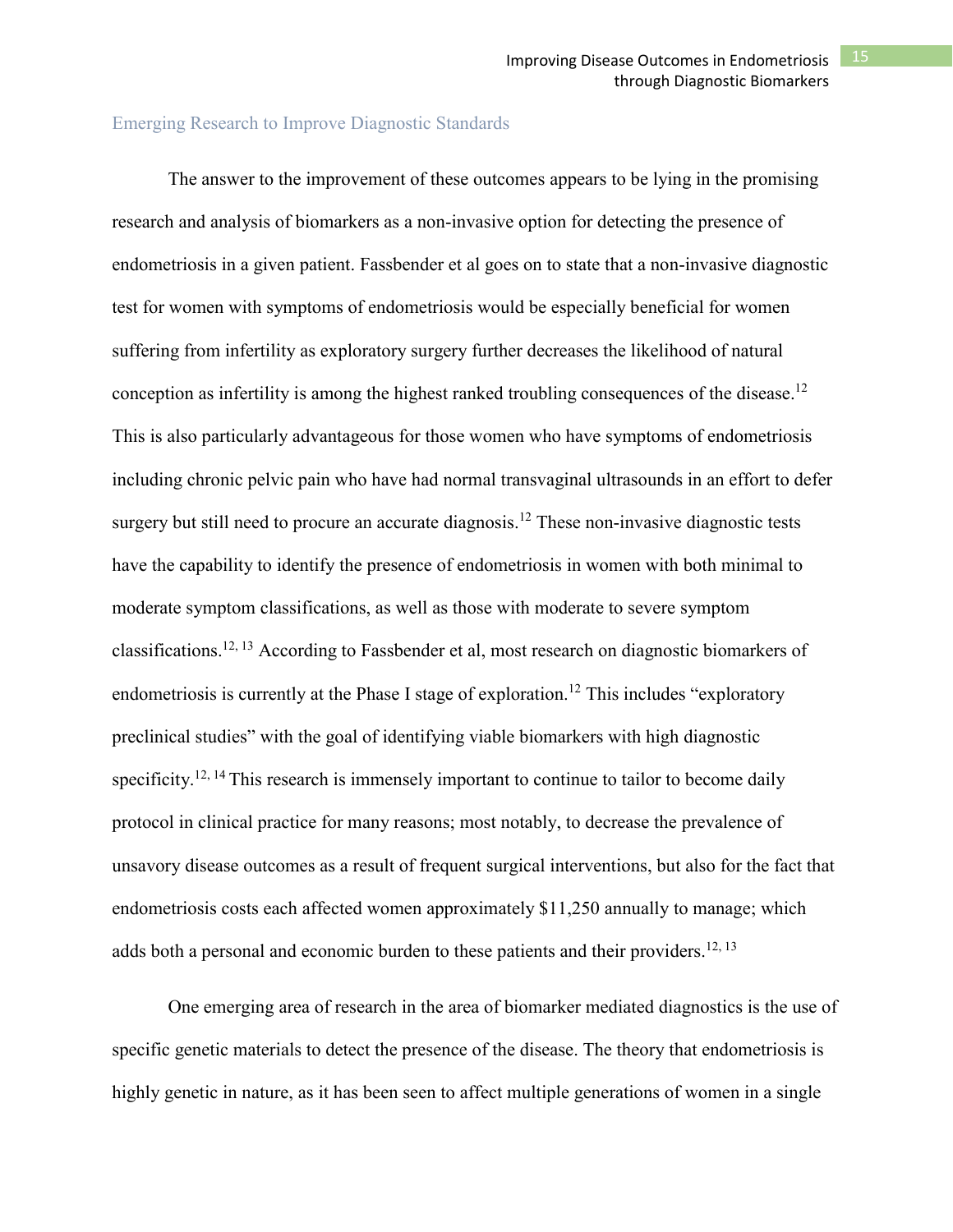family once the first case is recognized, is becoming an increasingly accepted theory in the pathogenesis of the disease. This theory has lead to the utilization of specific microRNAs. MicroRNAs (or mRNAs) are described by Agrawal et al as "single-stranded, highly conserved, non-coding RNAs, approximately 21–25 nucleotides long, that bind to their complementary messenger RNA (mRNA), and through regulation of mRNA degradation, repress translation. Secreted within extracellular vesicles by cells, they can act as cell-to-cell messengers and carry information between cells."13 In short, miRNAs are specific and tightly regulated messenger substances that hold a high degree of potential to be used in the diagnosis of endometriosis. The study of miRNAs in the diagnosis of disease, although relatively new, has already resulted in the implication of approximately 2000 miRNAs known to be specific to, as well as to contribute to the pathogenesis of a variety of diseases.<sup>13, 14</sup> These miRNAs can be found in multiple forms of bodily fluids including blood, serum and urine, making them readily available for testing regardless of the specifications or challenges of each individual patient.<sup>13</sup> The use of miRNAs also has promise in the area of therapeutic interventions for chronic diseases.<sup>14</sup> It was discovered that small samples of miRNAs give more insight into the pathomechanics of a disease than studying the expression of larger quantities of messenger RNAs  $(mRNAs)$ .<sup>13, 14</sup> In this way, the study and subsequent use of miRNAs in the diagnosis of endometriosis could also further the understanding of the disease, including the identification of risk factors in early disease and the staging of already formed lesions in later disease processes. This, in turn, holds the possibility of advancing therapeutic procedures to areas outside of surgical interventions in not only the diagnosis, but also in the treatment of endometriosis throughout the lifetime of an affected patient.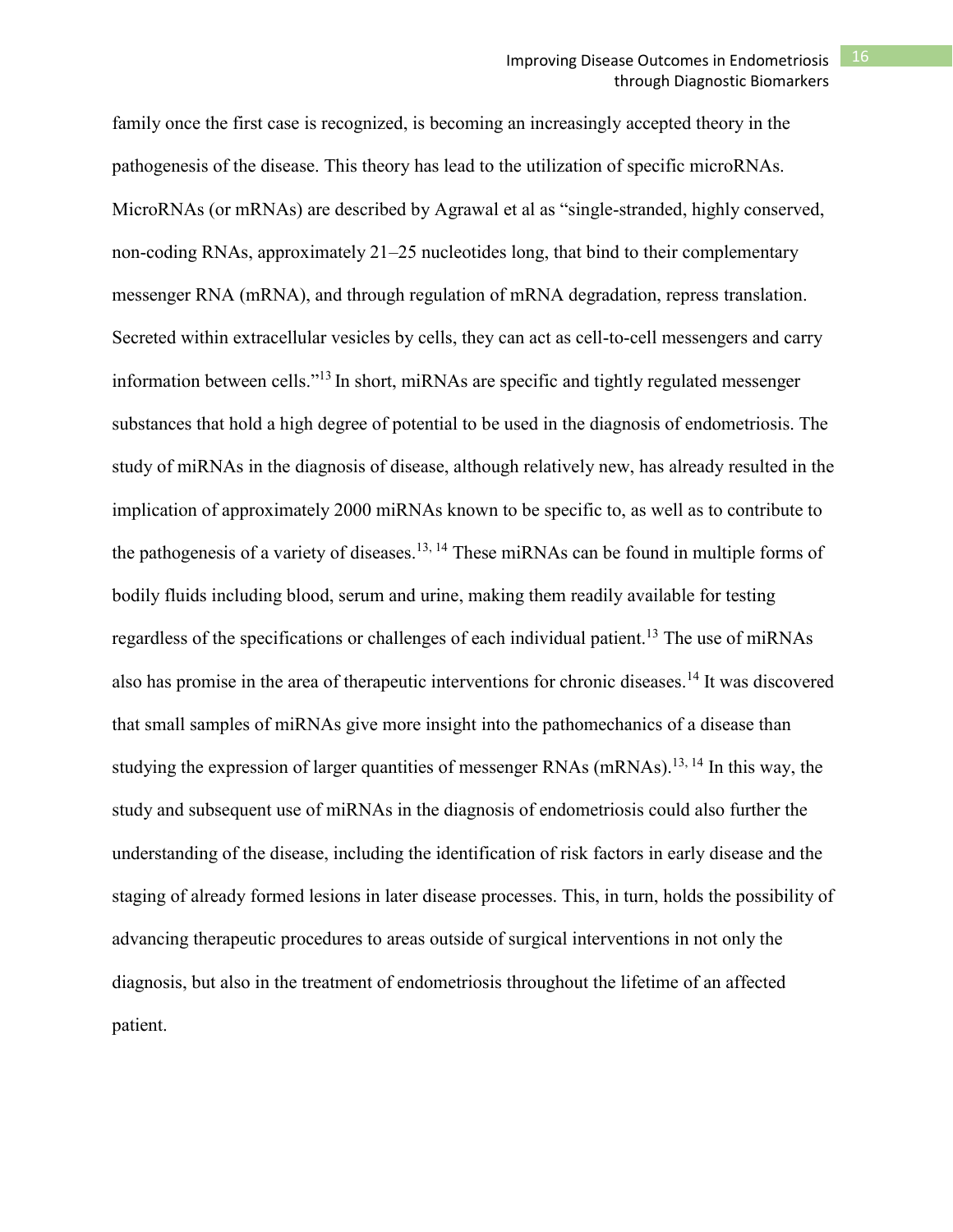Agrawal et al explains through the use of a systematic review that there is evidence that a physiological dysregulation of miRNAs may be fundamental to the pathogenesis of endometriosis.<sup>13</sup> This was discovered to be due to the the regulation of mRNAs by miRNAs and the molecular pathways that are thought to contribute to the pathogenesis.<sup>13, 14</sup> These contributions include inflammation, angiogenesis, tissue repair and items of the extracellular matrices.<sup>13</sup> Women with endometriosis were found to have specific miRNA sequences present in circulation, however the roll of these substances and their specific source has yet to be identified.<sup>13, 14</sup> There are several hypothesis about the origin of these endometriosis specific miRNAs including the possibility of their active secretion by cells in order to communicate with their surroundings.<sup>13, 15</sup> Another hypothesis suggests that these miRNAs may be a product of diseased or damaged cells as a result of the disease process; this could potentially be implicated in identifying a specific disease stage in a patient through the use of biomarkers in order to formulate a therapeutic treatment plan.13, 16 Surgery would become superfluous as a diagnostic and staging tool if these biomarkers were approved for clinical use. The number of surgeries necessary for the lifetime management of endometriosis would decrease, along with the associated surgical risks. Additionally, through the study of miRNAs in endometriosis, it was found that these molecules, when present in the endometrium, make chemical adjustments throughout the various phases of the menstrual cycle and therefore have the potential to be used in the identification of a patient's source of infertility, and the specific tailoring of patientcentered treatment options.<sup>13</sup>

Another potential marker of endometriosis that could be utilized in the diagnosis and staging of the disease is interleukins. Interleukins can be described as proteins within the body that are released by immune cells in response to regulation of inflammatory processes.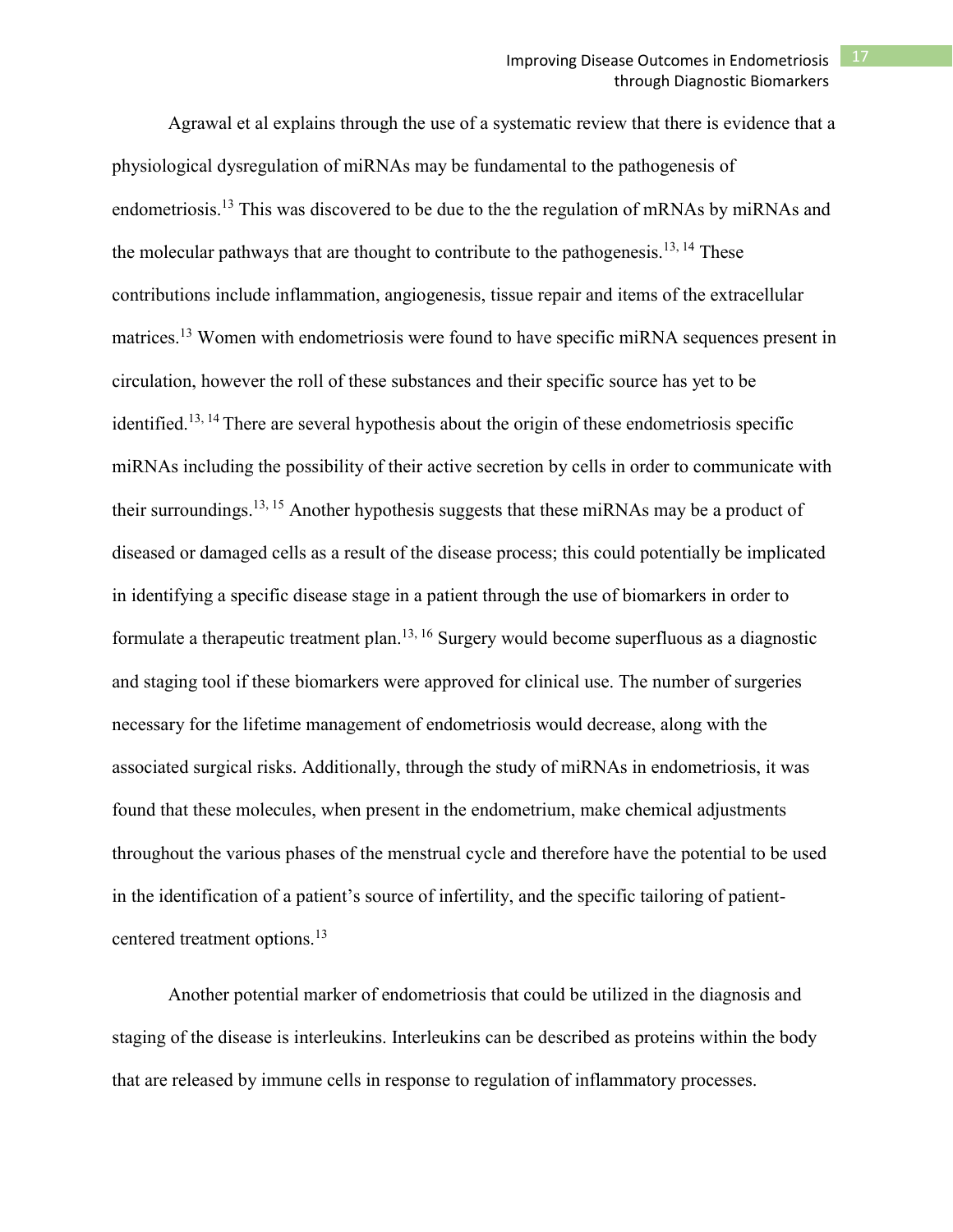Therefore, since endometriosis is a disease of inflammation and dysregulation of immune function, it is reasonable to assume their role in the disease and begin careful analysis of their action. One study by Othman EE et al set out to investigate this assumption.<sup>17</sup> In a study that compared women who had been diagnosed with endometriosis vs women who had not undergone laparoscopy nor had been diagnosed with endometriosis as a control, they found that serum interleukin 6 (IL-6) provided an adequate distinction between the groups.<sup>17</sup> Furthermore, when compared to the regular menstrual cycles of both the control and the experimental groups, IL-6 did not fluctuate throughout the menstrual phases.<sup>17</sup> This further increases the efficacy of this test as it can be measured at any time, at any scheduled clinic appointment in women in whom endometriosis is expected. This also decreases the chance of inaccurate results as the levels of IL-6 remain constant and can be tracked on a standardized scale for each woman. This could also be potentially useful in the staging of endometriosis. It is possible that the higher the IL-6 level, the higher the stage of disease that could be expected. This has the potential to be vastly beneficial to patient outcomes as disease treatments can be planned more effectively. For example, Othman EE et al also states that "one-third of women who undergo diagnostic laparoscopy will have endometriosis, one-third will have no pelvic pathology, and the remaining one-third will have other gynecological conditions. This means that two-thirds of women who undergo laparoscopy for pelvic pain or infertility will be subjected to the potential risks as well as the cost associated with this procedure without actually having endometriosis."<sup>17</sup> Additionally, this study included women suffering from infertility who had undergone exploratory laparoscopy that showed no pathologic findings.<sup>17</sup> The inclusion of this population proved invaluable as the presence of IL-6 identified allowed for the likely diagnosis of endometriosis in these patients without the employment of additional laparoscopies, which have the potential to worsen the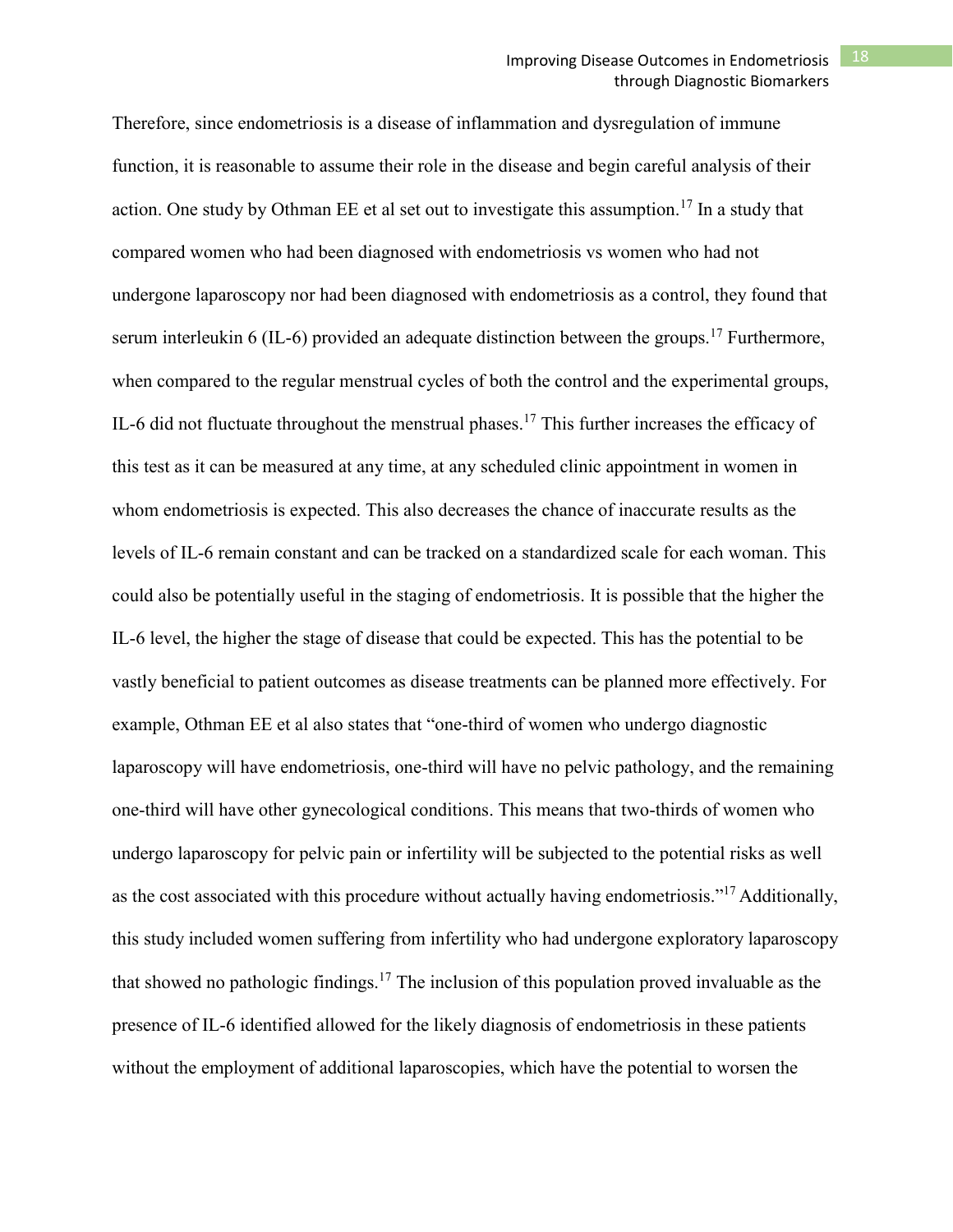# Improving Disease Outcomes in Endometriosis 19 through Diagnostic Biomarkers

severity of their infertility and further decrease their ability to conceive in the future.<sup>17</sup> With the use of IL-6 for the diagnosis and ensuing staging of endometriosis, the number of unnecessary surgeries and the incidence of subsequent complications could presumably be decreased, leading to improved disease outcomes for patients.<sup>17, 18</sup>

Through the analysis of the previous literature on the potential detriments of utilizing laparoscopic surgery as the gold standard for the diagnosis of endometriosis, along with the examination of emerging research on the topic of biomarkers as a potential replacement it can be deduced that the disease outcomes of patients could be immensely improved with these newer, less invasive diagnostic methods.

#### **Methods**

The journal databases of PubMed, Google Scholar, Cochrane, Science Direct and UpToDate were utilized in the location and organization of the research cited in this document. The key words, endometriosis, endometriosis pathogenesis, endometriosis diagnosis, endometriosis negative surgical outcomes, endometriosis laparoscopy, endometriosis biomarkers, and opioid use in endometriosis were utilized in the various performed searches. Each scholarly review and meta-analysis sited was thoroughly analyzed; the research articles analyzed in each review were included in this document and cited as they corresponded with the proposed research question.

Additionally, two individuals were interviewed via email about their personal experiences with the symptoms, diagnosis and treatment of endometriosis. The individuals elected to remain anonymous. Therefore, no identifying materials were used in this article, apart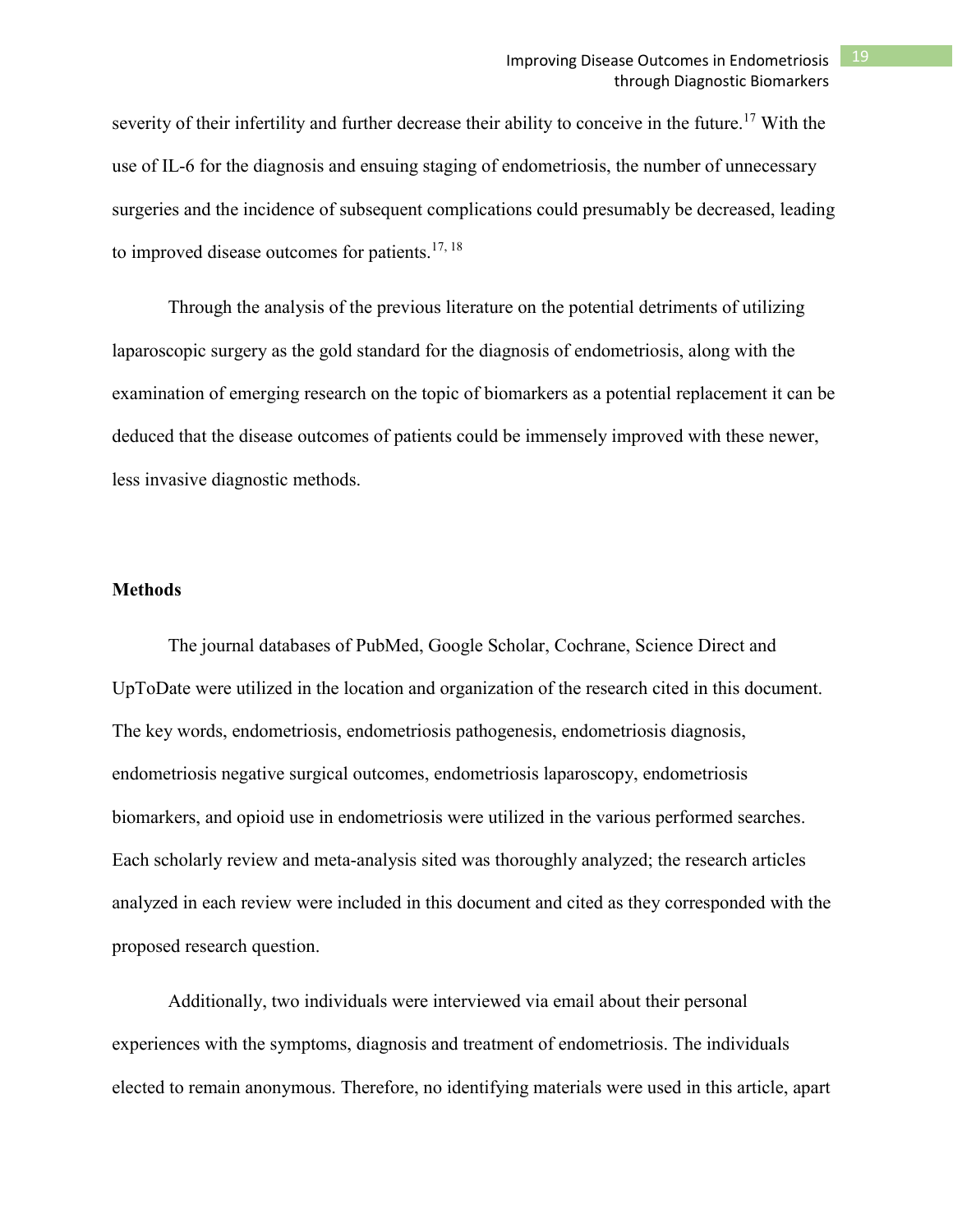from their personal statements, per their request. Each individual's answers were saved anonymously and the email conversations were destroyed to protect their privacy.

The questions sent to each participant are as follows:

- 1) At what age were you diagnosed with endometriosis?
- 2) How long since your first visit for endometriosis symptoms was it diagnosed?
- 3) How was the diagnosis made? (surgery, ultrasound, physical exam, etc.)
- 4) What were your symptoms before your diagnosis that caused you to seek treatment?
- 5) What treatments have you tried for your symptoms? (therapeutic surgery, physical therapy, birth control medications, opioid pain medications, etc.)
	- a. Which of these treatments have been most beneficial to you?
- 6) If you have had surgery to manage symptoms, have you had any negative effects of surgery/multiple surgeries? (scarring, adhesions, reactions to anesthesia, etc.)
- 7) If there was an option to reduce the number of surgeries necessary to manage your endometriosis symptoms, would you be interested in that option?
- 8) Have you ever heard of blood and urine testing to diagnose and track stages of endometriosis?
- 9) What troubles you the most about your diagnosis of endometriosis?
- 10) Do you feel that after your diagnosis, the treatments offered to you are adequately managing your symptoms?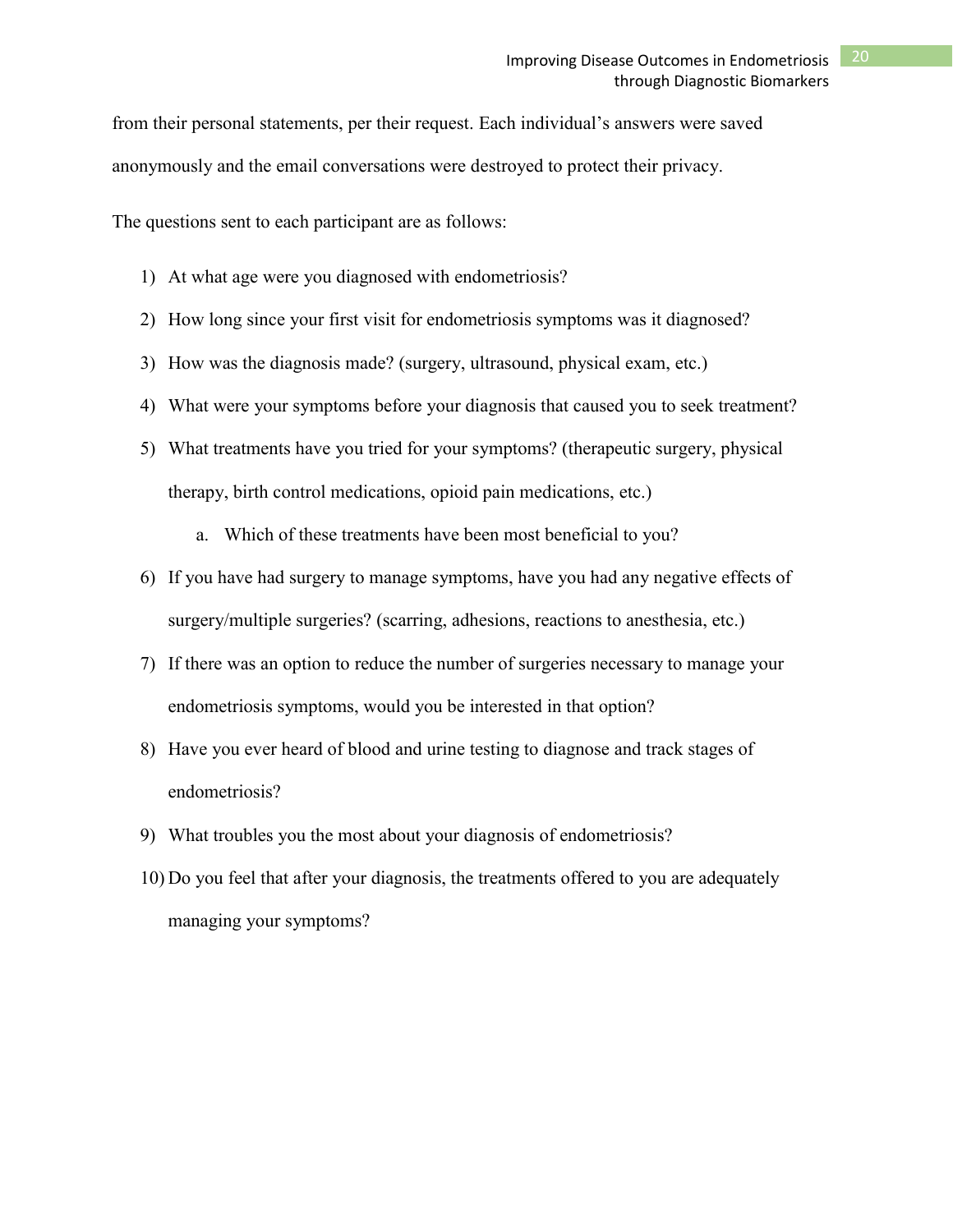### **Discussion**

Endometriosis can be considered one of the most debilitating, insidious diseases of the female genitourinary tract. It is a disorder that hijacks the body's own normal function of menstruation and carries its inflammation inappropriately throughout the body, often leaving women with chronic pelvic pain and infertility. Currently, the gold standard for its diagnosis is exploratory laparoscopic surgery; but is this really the best option?

It is reasonable to assume that the reason that the gold standard of diagnosis has remained laparoscopy simply because endometriosis has thrived relatively unrecognized for years in the clinical setting. Women suffering with nondescript pelvic pain, dyspareunia, dischezia, infertility, etc. are often offered treatment options that simply cover up the problem if all other non-surgical diagnostic procedures reveal no conclusive pathology. Furthermore, if a woman refuses surgery, cannot afford surgery, or simply does not have access to healthcare, their disease is allowed to continue to flourish and cause irreversible damage such as permanent infertility and bowel infiltration. This disconnect between patient and provider and the lack of recognition of such a pervasive disease has undoubtedly left many women confused and in chronic pain for years of their fertile lifetimes.

For these reasons, research is emerging to begin to uncover the disparities of the gold standard of laparoscopy, along with other currently utilized non-invasive imaging modalities to begin the move towards discovering the most beneficial methods of diagnosis and treatment for patients affected. The fact is that different modalities for diagnosis play a large role in the incidence of the correct diagnosis and staging of endometriosis. A matched cohort study found conclusively that the incidence of diagnosing endometriosis is vastly different when current techniques were compared to each other.<sup>20</sup> These methods included histology, MRI, and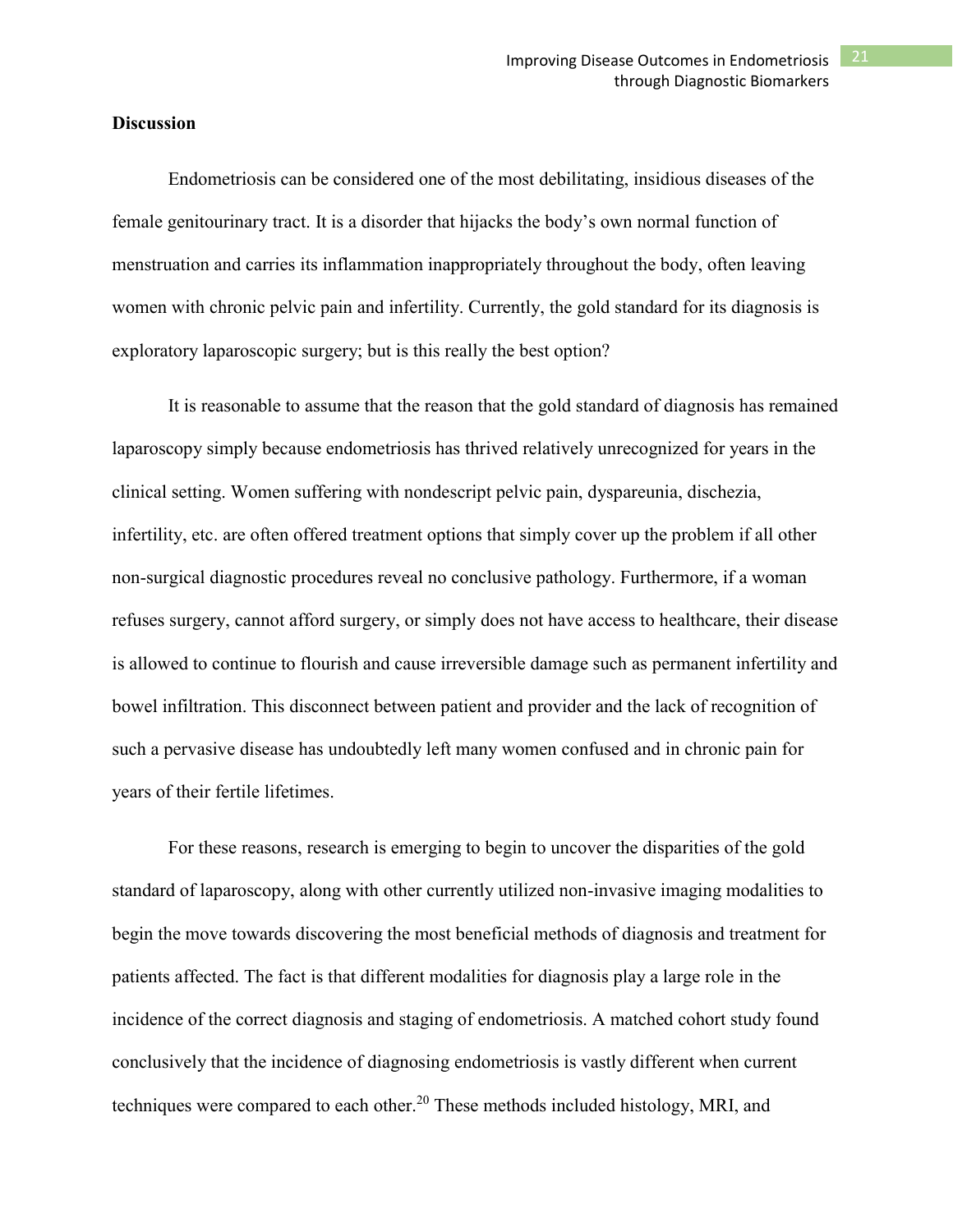visualization by a skilled surgeon through the use of laparoscopy.<sup>20</sup> Through this research, it was estimated, quite conservatively, that approximately 11% of women remain undiagnosed with progressing endometriosis and are therefore not receiving adequate treatment for their condition.18 With this data, it is clearly seen that the current methods being utilized are not meeting the standards of disease prevalence within the population.

The underdiagnosis of endometriosis is not the only roadblock to patient centered proper treatment. The utilization of laparoscopic exploratory surgery as the gold standard diagnostic protocol is, in itself, a barrier for these patients. The first being the amount of time that it takes to reach the point of surgical intervention. The surgical indications for laparoscopy still remain persistent pain despite medical therapy, contraindications to, or refusal of, medical therapies including hormonal contraceptives, the need for exclusion of malignancy based of symptoms and/or family history, or signs and symptoms of an obstruction of the bowel or urinary tract.<sup>3</sup> As seen above in interviews with D.D. and R.S., it took them years of chronic pain to finally arrive at their diagnosis through surgery once it was finally deemed appropriate. This problem with a patient's time to surgery it undoubtedly also due to the fact that laparoscopy is invasive and carries risk to the patient. Surgeries performed for any reason on any area of the body are typically done so with a clear indication. Surgical exploration for the presence of endometriosis is performed without the promise of an answer to a patient's pain. This is both due in part to the level of skill of the surgeon and their team, along with the very nature of endometriosis. It is an evolving disease that transforms and thrives through various stages – stages of which look very different from each other and are often hard to visualize until they have been pigmented by histocytes, fibrosis, or other immune modulated processes.<sup>1</sup> However, this inflammatory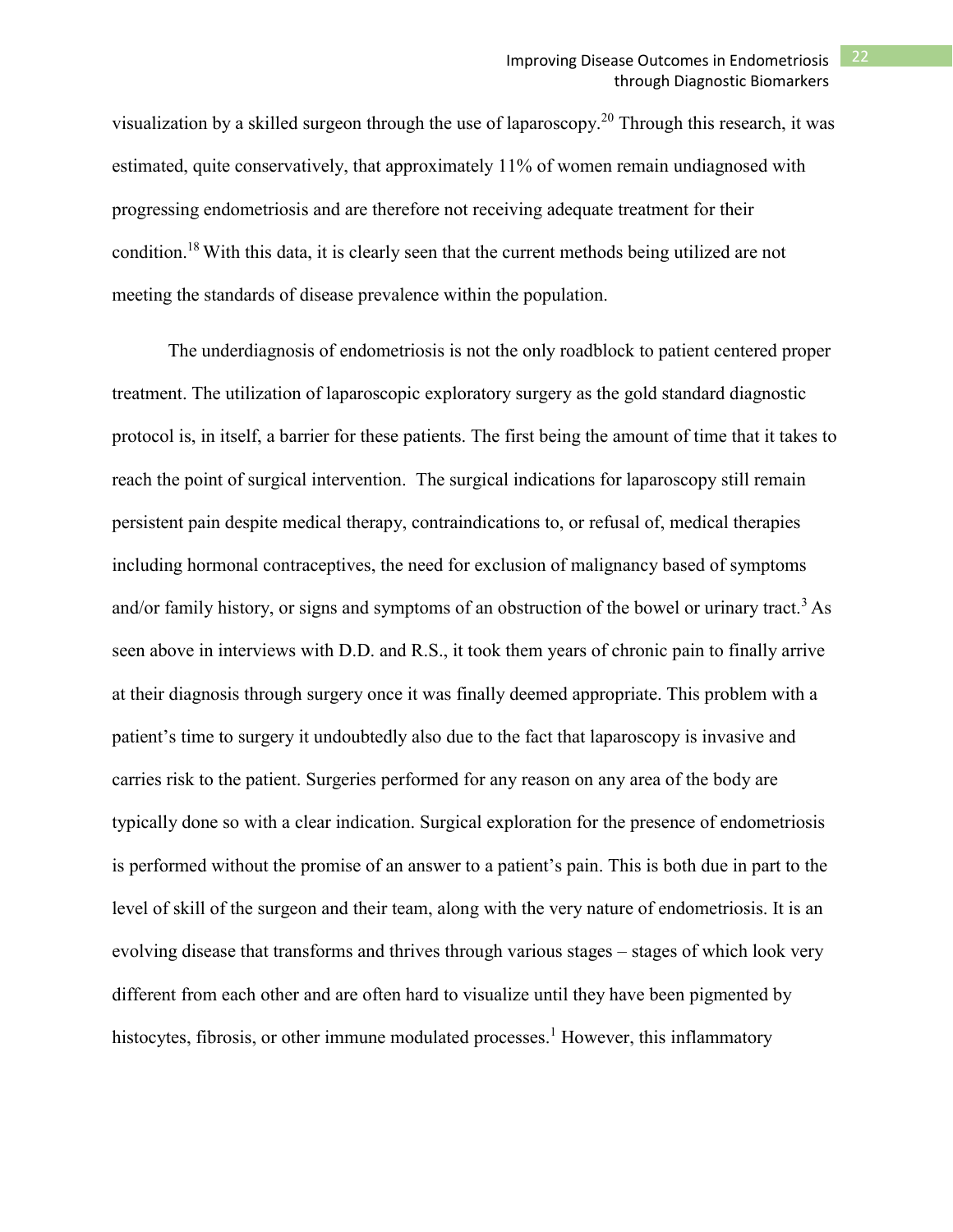pigmentation not only occurs in the adhesions themselves, but also the surrounding tissues, making diagnosis by histological evaluation problematic.<sup>1, 3</sup>

In addition to the sheer difficulty of patients to reach the surgical stage of the diagnosis of their endometriosis, many patients also face difficulties after their laparoscopic surgical exploration takes place. One of the major disadvantages to laparoscopic surgery is the incidence of the recurrence of endometriosis lesions and consequent return of pelvic pain. Primarily, when the initial laparoscopy is performed, it is considered conservative, meaning that an ablative procedure was preformed with the use of laser vaporization, electrosurgical fulguration or ultrasonic cutting and coagulation techniques.<sup>3</sup> These techniques are utilized if endometrial lesions are identified to attempt to eradicate them while maintaining the underlying anatomy primarily in women who are not yet finished childbearing. While these conservative measures are the most common primary surgical intervention in the treatment of endometriosis, it also carries the highest rate of recurrence as close to 20 percent of these patients will require a repeat operation within two years of their initial surgical procedure due to the relapse of their endometriosis related symptoms.<sup>3</sup> Additionally, a 40 percent recurrence rate was also observed at 10 year follow up appointments after utilizing this surgical method for diagnosis. <sup>3</sup> For this very reason, it can be seen that by utilizing surgical methods for the diagnosis of endometriosis it likely increases the number of negative disease outcomes associated with endometriosis.

Many of the negative outcomes of endometriosis are due to the invasive nature of the disease itself, partnered with the fact that it is so often left undiagnosed. However, the risks and various complications of the multiple surgeries being performed throughout the lifetimes of each patient affected account for a large amount of these adverse outcomes.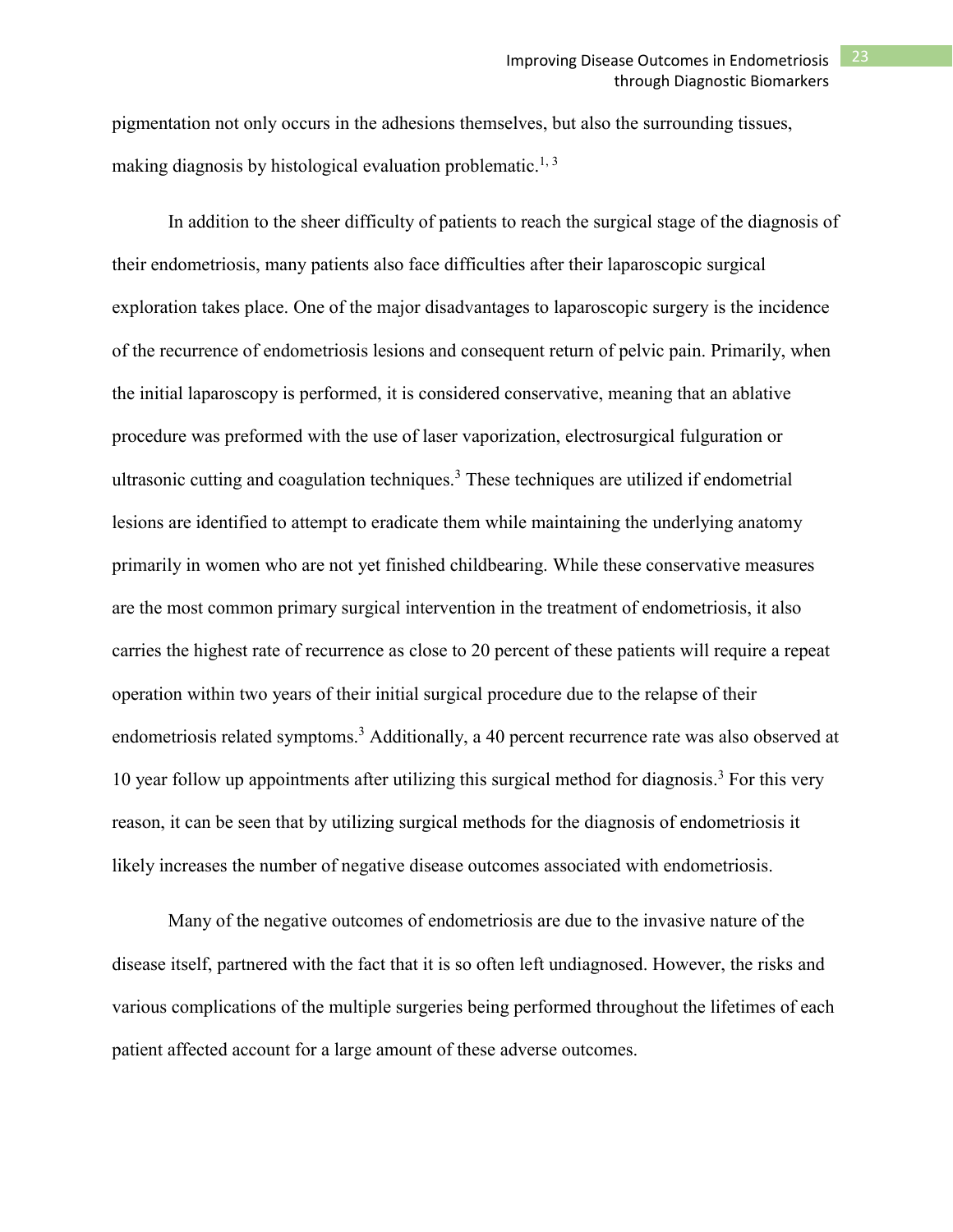Two of these undesirable outcomes include the affects of surgical procedures alone. As analyzed by Hernandez et al, physical and emotional stress, paired with the inability to remain physically active as a result of surgery are detrimental to those suffering with endometriosis.<sup>10</sup> Both the pre-surgical and post-surgical time periods have been shown to increase both physical and emotional stress in patients. This was seen both through the psychological analysis of patients as well as through an increase in serum stress markers as seen in the animal study performed by Hernandez et al.<sup>10</sup> This increase in bodily stress was found to increase colonic damage, mast cell infiltration and the severity of vesicles caused by the infiltration of endometriosis.<sup>10</sup> Since this finding was clearly seen though the study of animals paired with the findings of the harmful effects of stress on the body that have been extensively studied, this should be taken into consideration before beginning the cycle of laparoscopies throughout the lifetimes of patients with endometriosis. Moreover, the downtime associated with surgical procedures was similarly found to be detrimental to the disease outcomes of endometriosis patients. Hernandez et al also went on to describe that the downtime and subsequent decrease in physical activity which often accompanies the post-operative time period increases the severity of endometriosis both through the increase in the size of endometriosis lesions, as well as the pain experienced as a result.<sup>11</sup> Therefore, since the intrinsic nature of surgical intervention can be understood to worsen the disease outcomes of endometriosis, this should be used as evidence supporting the need to replace laparoscopic surgery as the gold standard for the diagnosis of endometriosis.

Apart from the intrinsic risks of surgery on the human body, the risks and possible severe complications of laparoscopic surgery specifically related to the diagnosis of endometriosis also prove unfavorable. These adverse outcomes appear to carry enough weight to propel current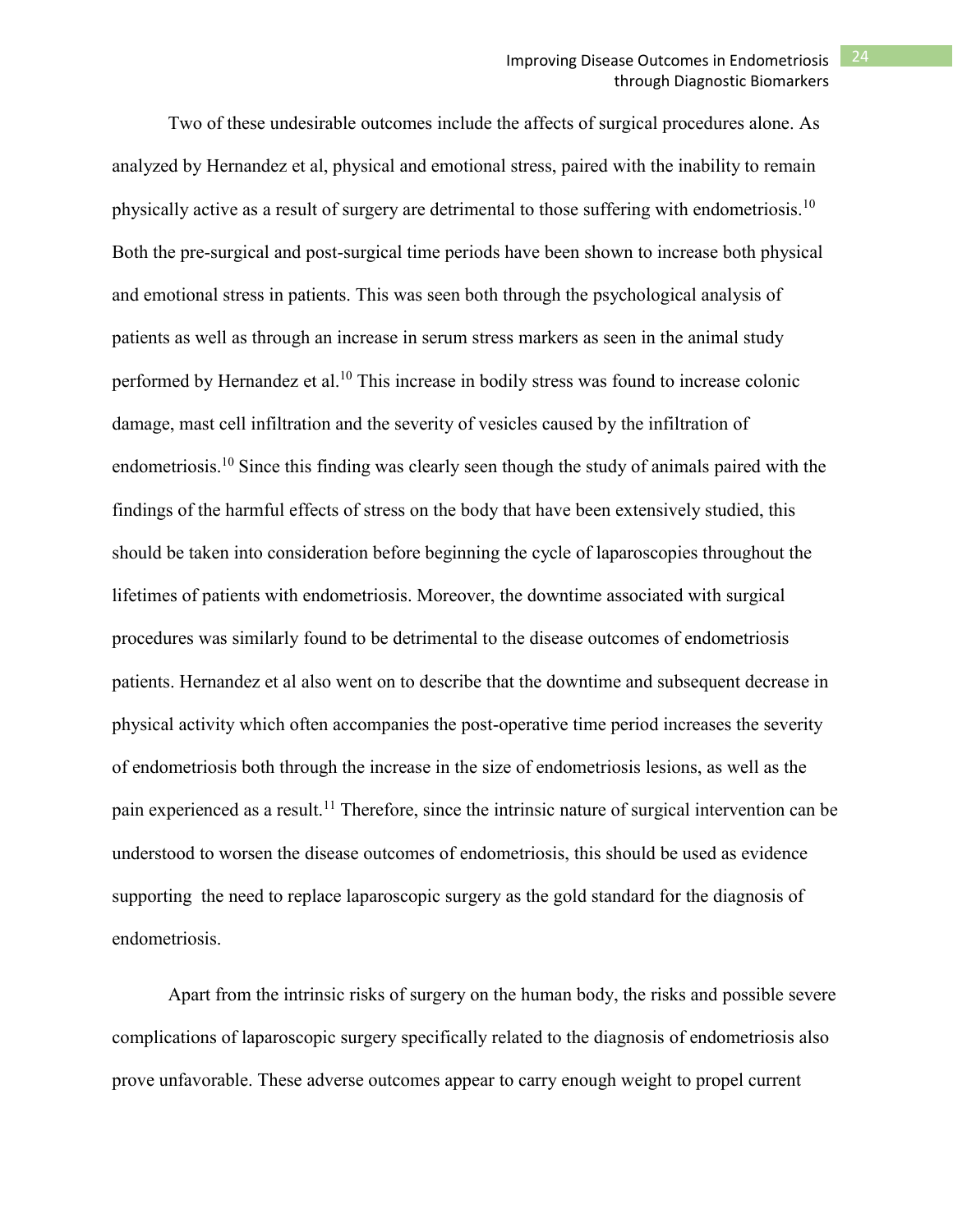research to discover a non-invasive and highly effective diagnostic test forward into fruition. Several of these documented complications include venous thromboembolism, neuropathy, infection, the need for additional vascular repair as a direct result of surgical damage, duodenitis and the need for bowel, bladder or ureter repair as a direct result of surgical damage and colorectal anastomotic stenosis.<sup>7, 8</sup> One study that analyzed the incidence of post-operative complications in 568 women who had surgical treatment for their endometriosis associated symptoms came to the conclusion that surgical intervention, especially for endometrial lesions that are more deeply penetrating, is "feasible, but it is associated with major complications, especially when any type of rectal surgery must be performed." <sup>20</sup> One important point to note in regard to this statement is to consider that women who undergo these surgical procedures do so without a clear diagnosis and expected outcome of their surgery. As so, they often return from surgery with multiple surgical interventions that they had not previously prepared for, commonly including bowel resection requiring additional surgeries to repair. As a proposition in regard to these adverse effects leading to more negative disease outcomes, surgery with all of its associated risks should be saved for the treatment of endometriosis related symptoms alone and should either not be initiated or should be initiated with extreme caution and preparation in those without a clear diagnosis.

At present, the most promising research available that has the potential to put this proposition into practice is the use of serum biomarkers to detect the presence of endometriosis in symptomatic individuals. By engaging the use of cohort studies, the biomarkers that have proved most promising are both miRNAs and interleukins. This is primarily due to their rolls in gene expression, immune responses to inflammation, stability and specificity to their translated disease and outcomes. The use of miRNAs appears to be specifically useful for their use in the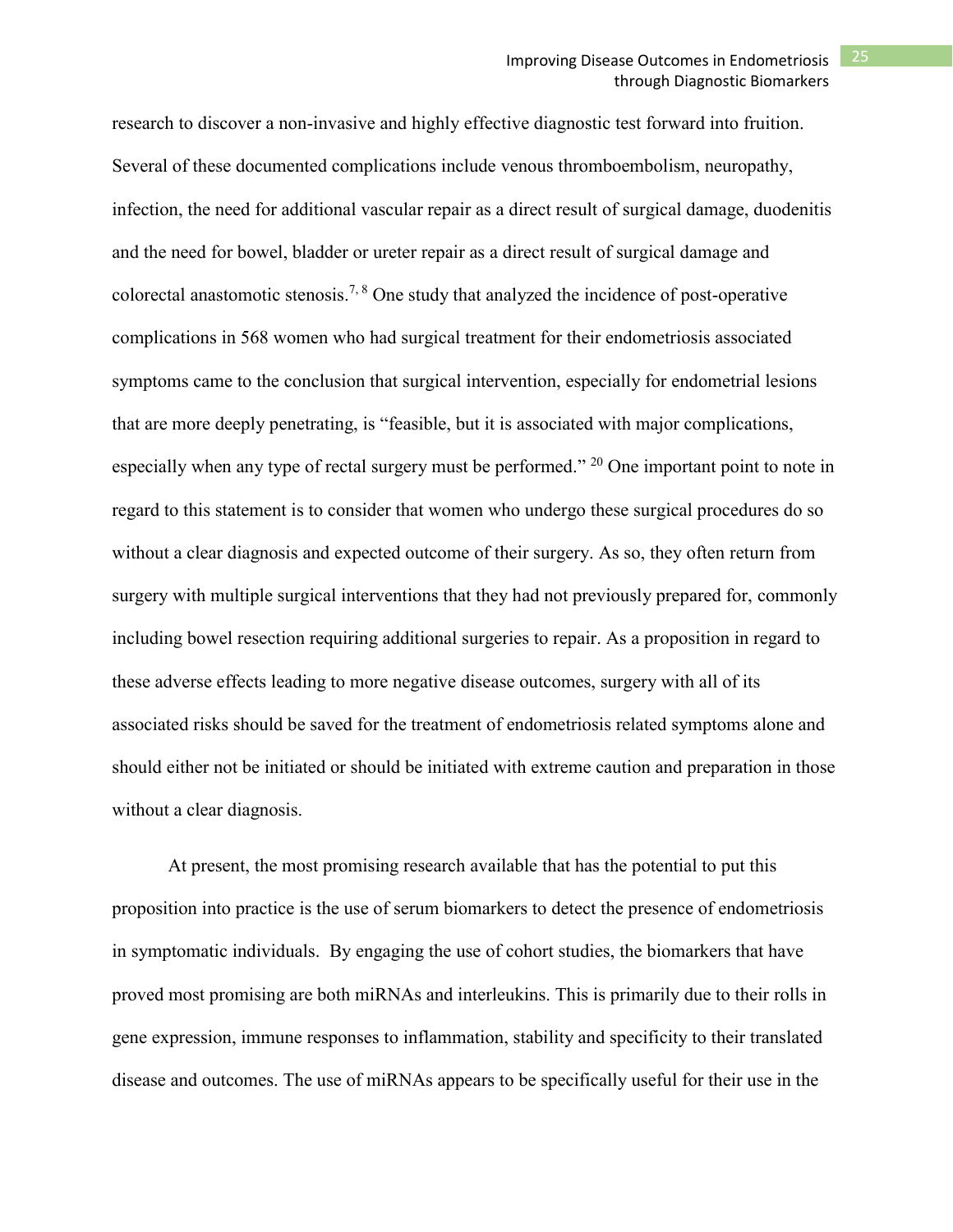identification of endometriosis as the source of infertility in affected patients. It was found that these proteins tailor themselves to specifically correlate with the menstrual cycle and can therefore be determined to affect fertility.<sup>13</sup> This finding has the potential to increase the specificity of patient-centered treatment options in these women, and avoid the use of multiple, unnecessary laparoscopic surgical procedures to gain a diagnosis. This is especially important in this population since an additional complication of surgery in these women is the worsening of their infertility due to surgical damage to the reproductive organs and the potential for the formation of adhesions. The potential seen in interleukins for the diagnosis of endometriosis is similarly promising. In particular IL-6 has been shown to be the one of the most specific biomarkers seen in women with endometriosis. Contrary to miRNAs, IL-6 does not fluctuate nor does it change its chemical structure throughout the menstrual cycles of patients. For this reason, there is potential for universal standardized ranges for diagnostics and disease severity.<sup>17</sup> These two biomarkers appear to be two of the more promising findings in the quest for a non-invasive diagnosis for endometriosis and give confidence to the goal of decreasing the incidence of negative disease outcomes in patients with endometriosis by replacing laparoscopic surgery as the gold standard of diagnosis.

This research, however, is not without flaws. As endometriosis as a whole is still not completely understood, and its pathomechanics are still being studied, it is difficult to conduct research on an already misunderstood population and disease. For this reason, a vast majority of the research on diagnostic biomarkers remains at the Phase I stage of investigation.<sup>12</sup> Since no biomarkers have been proven in multiple studies to be definitively exclusive to the diagnosis of endometriosis, no test currently exists for clinical use. In order to remedy this deficiency, medical institutions must consider incentivizing research into the pathogenesis of endometriosis.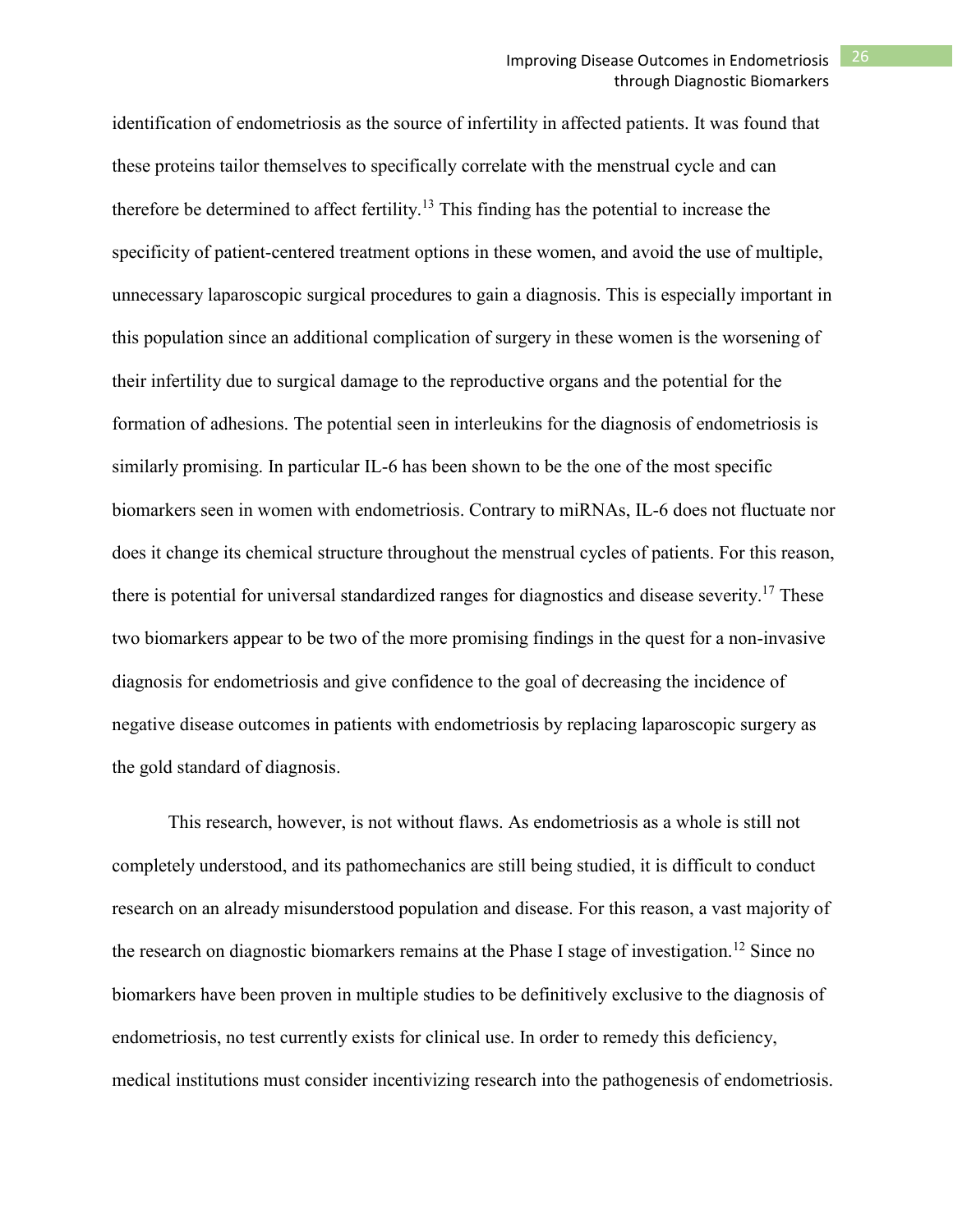Only once the disease is more clearly understood can this extremely important research on biomarkers be definitively linked to the diagnosis and staging of endometriosis, leading to new diagnostic protocols.

Finally, it should be noted that although surgery is not without significant risks, there is a very importance place for laparoscopic intervention in the treatment of endometriosis. It was discovered that the use of conservative therapeutic surgical procedures in women with endometriosis decreased the overall pain experienced by patients by 73% (vs 21%) and increased live births or ongoing pregnancy rates by 30% (vs 18%) when compared to invasive diagnostic laparoscopic procedures.<sup>3</sup> Due to the infiltrative and chronic nature of this disease, it is difficult to dispute a patients eventual need for therapeutic surgical intervention and that should not be taken as the point of this analysis. Only the use of laparoscopic surgery as the gold standard for the initial diagnosis and staging of endometriosis is being argued due to the potential irreversible risks to the patient, along with the high incidence of negative disease outcomes and a decrease in a patient's quality of life associated with early and multiple pelvic surgeries.

## **Conclusion**

Endometriosis is a debilitating disease affecting women of all ethnic backgrounds throughout their reproductive years. These women suffer from chronic pelvic pain, dyspareunia, dischezia, dysuria and dysmenorrhea; all of which greatly impact their quality of life. Currently the protocol for the definitive diagnosis of endometriosis is exploratory laparoscopic surgery. This approach appears to have a negative impact both on the quality of life of these patients, as well as their expected disease outcomes.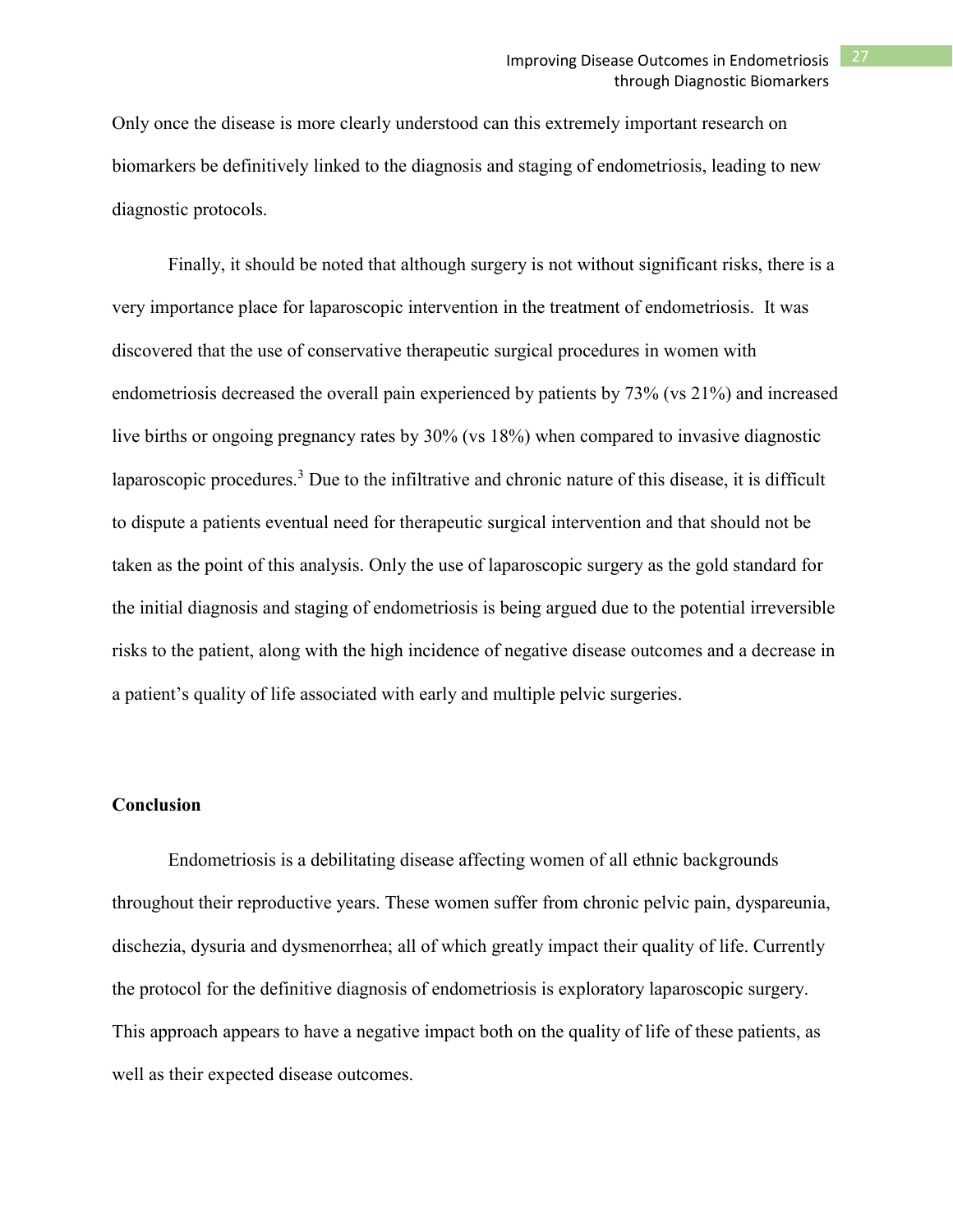# Improving Disease Outcomes in Endometriosis 28 through Diagnostic Biomarkers

The indications for laparoscopic surgery in patients in which endometriosis is suspected have been shown to cause a large delay in time to diagnosis, and subsequent time to appropriate treatment. This delay in diagnosis and treatment not only leads to an increase in negative disease outcomes due to the increased opportunity for the endometrial lesions to proliferate and more deeply infiltrate, but it also leads to an increase in physical and emotions stress on these patients as they are so often left without an answer for years as to the source of their severe and chronic pain. The additional face that this increase in stress and fatigue has also been shown to worsen the disease provides further grounds to a need for change in diagnostic protocols.

Furthermore, once a number of these patients are approved for surgery in order to confirm their diagnosis of endometriosis, they are often left with the risk or presence of debilitating post-operative complications including adhesions, venous thromboembolism, neuropathy, infection, the need for additional vascular repair as a direct result of surgical damage, duodenitis and the need for bowel, bladder or ureter repair as a direct result of surgical damage and colorectal anastomotic stenosis.7, 8

Why does laparoscopic surgery remain the gold standard for diagnosis when the risks of surgery and the proven increase in the incidence of the need for reoperations as a result of laparoscopic exploratory interventions can be seen clearly in the literature? After careful analysis, it becomes difficult to argue that anything except non-invasive biomarker analysis of patients in which endometriosis is suspected could lead to an improvement in disease outcomes and the overall quality of life for these patients.

Through the thorough analysis of these risks and their impact on quality of life for patients affected by endometriosis, it is not surprising research is emerging in the area of peripheral serum biomarkers for the initial diagnosis of endometriosis [see Figure 1]; with most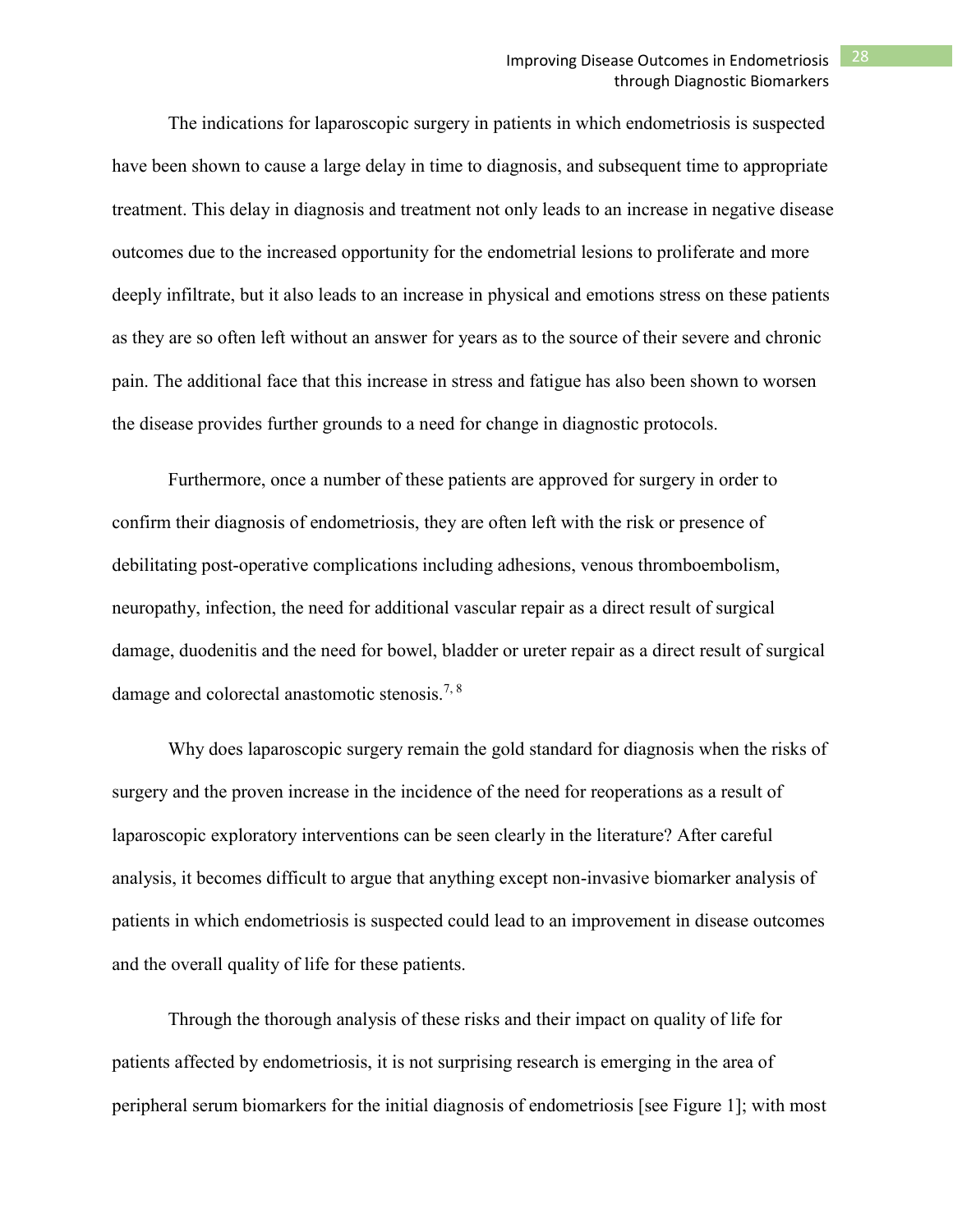notable findings today being found in the potentials of miRNAs and IL-6. Due to the known inflammatory pathomechanics of endometriosis, these proteins have the potential to be targeted and utilized in the non-invasive diagnosis of endometriosis [see Figure 2]. Through the use of non-invasive peripheral markers moving into their place as potential gold standards for diagnosis, it is possible to decrease the negative disease outcomes of endometriosis related to surgical delay as well as the potential for post-operative complications and the need for multiple reoperations as a result of continued lesion recurrence.

In order to see this carried out to completion, in the words of Fassbender A. et al. "More centers need to work together to include as many patient samples as possible from an established biobank with the same SOPs (standardized operating procedures) and the research approach should be discussed in a collaborative manner. Biostatisticians should be more involved in the design of future studies in order to transfer comprehensive biomarker knowledge into essential analytes to develop the diagnostic test."  $^{22}$  The field of endometriosis study is expanding. Researchers and clinicians are daily gaining an increased knowledge base as to how to better diagnose and treat patients suffering from the effects of endometriosis and its surgical aftermath. However, the scientific community must continue to work collaboratively to find suitable biomarkers for the initial diagnosis of endometriosis. Through this, the incidence of negative outcomes of this debilitating disease can be decreased and patients can be provided tailored treatment protocols that will thus increase their quality of life.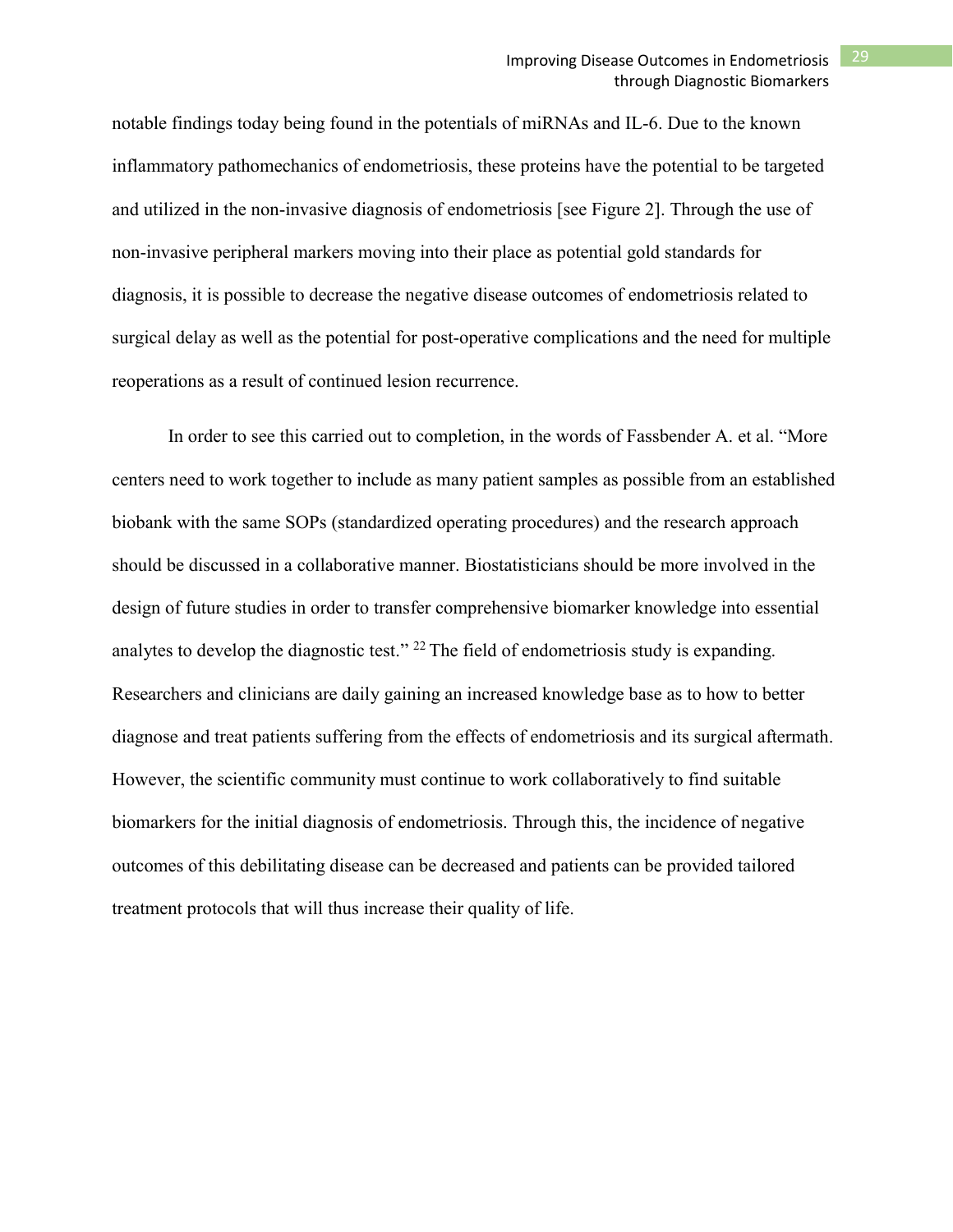#### **References**

- [1] Schenken RS. Endometriosis: Pathogenesis, clinical features, and diagnosis. Barbieri RL, Eckler K, eds. UpToDate. February 2018.
- [2] Schenken RS. Endometriosis: Treatment of pelvic pain. Barbieri RL, Eckler K, eds. UpToDate. November 2017.
- [3] Lebovic DI. Endometriosis: Surgical management of pelvic pain. Falcone T, Eckler K, eds. UpToDate. August 2017.
- [4] Parazzini F, Bertulessi C, Pasini A, et al. Determinants of short term recurrence rate of endometriosis. European Journal of Obstetrics & Gynecology and Reproductive Biology. 2005;121(2):216-219. doi:10.1016/j.ejogrb.2004.11.033.
- [5] van den Beukel BA, de Ree R, van Leuven S, et al. Surgical treatment of adhesion-related chronic abdominal and pelvic pain after gynaecological and general surgery: a systematic review and meta-analysis. Human Reproduction Update. 2017;23(3):276-288. doi:10.1093/humupd/dmx004.
- [6] Nirgianakis K, Lanz S, Imboden S, Worni M, Mueller MD. Coagulation-Induced Diaphragm Fenestrations after Laparoscopic Excision of Diaphragmatic Endometriosis. Journal of Minimally Invasive Gynecology. 2017;25(5):771-772. doi:10.1016/j.jmig.2017.10.028.
- [7] Surrey ES, Soliman AM, Yang H, Du EX, Su B. Treatment Patterns, Complications, and Health Care Utilization Among Endometriosis Patients Undergoing a Laparoscopy or a Hysterectomy: A Retrospective Claims Analysis. Advances in Therapy. 2017;34(11):2436- 2451. doi:10.1007/s12325-017-0619-3.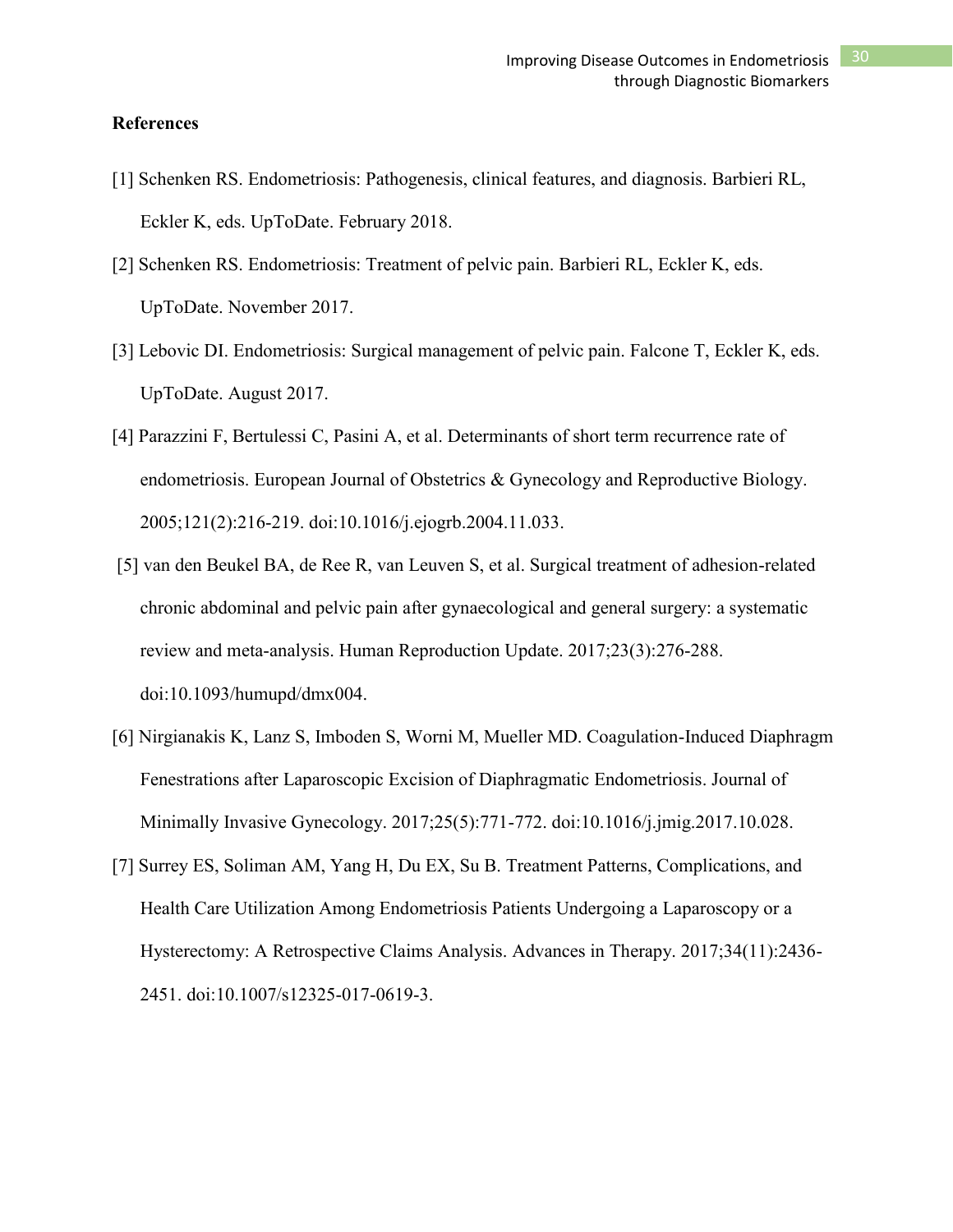- [8] Bertocchi E, Barugola G, Benini M, et al. Colorectal Anastomotic Stenosis: Lessons Learned after 1643 Colorectal Resections for Deep Infiltrating Endometriosis. Journal of Minimally Invasive Gynecology. April 2018. doi:10.1016/j.jmig.2018.03.033.
- [9] Shakiba K, Bena JF, Mcgill KM, Minger J, Falcone T. Surgical Treatment of Endometriosis. Obstetrics & Gynecology. 2008;111(6):1285-1292. doi:10.1097/aog.0b013e3181758ec6
- [10] Hernandez S, Cruz ML, Seguinot II, Torres-Reveron A, Appleyard CB. Impact of Psychological Stress on Pain Perception in an Animal Model of Endometriosis. Reproductive Sciences. 2017;24(10):1371-1381. doi:10.1177/1933719116687655.
- [11] Hernandez S, Cruz ML, Torres-Reveron A, Appleyard CB. Impact of physical activity on pain perception in an animal model of endometriosis. Journal of Endometriosis. 2015;7(3):100-108. doi:10.5301/je.5000231.
- [12] Fassbender A, Burney RO, O DF, D'Hooghe T, Giudice L. Update on Biomarkers for the Detection of Endometriosis. BioMed Research International. 2015;2015:1-14. doi:10.1155/2015/130854.
- [13] Agrawal S, Tapmeier T, Rahmioglu N, Kirtley S, Zondervan K, Becker C. The miRNA Mirage: How Close Are We to Finding a Non-Invasive Diagnostic Biomarker in Endometriosis? A Systematic Review. International Journal of Molecular Sciences. 2018;19(2):599. doi:10.3390/ijms19020599.
- [14] Teague EMCO, Hoek KHVD, Hoek MBVD, et al. MicroRNA-Regulated Pathways Associated with Endometriosis. Molecular Endocrinology. 2009;23(2):265-275. doi:10.1210/me.2008-0387.
- [15] Turchinovich A, Samatov TR, Tonevitsky AG, Burwinkel B. Circulating miRNAs: cell–cell communication function? Frontiers in Genetics. 2013;4. doi:10.3389/fgene.2013.00119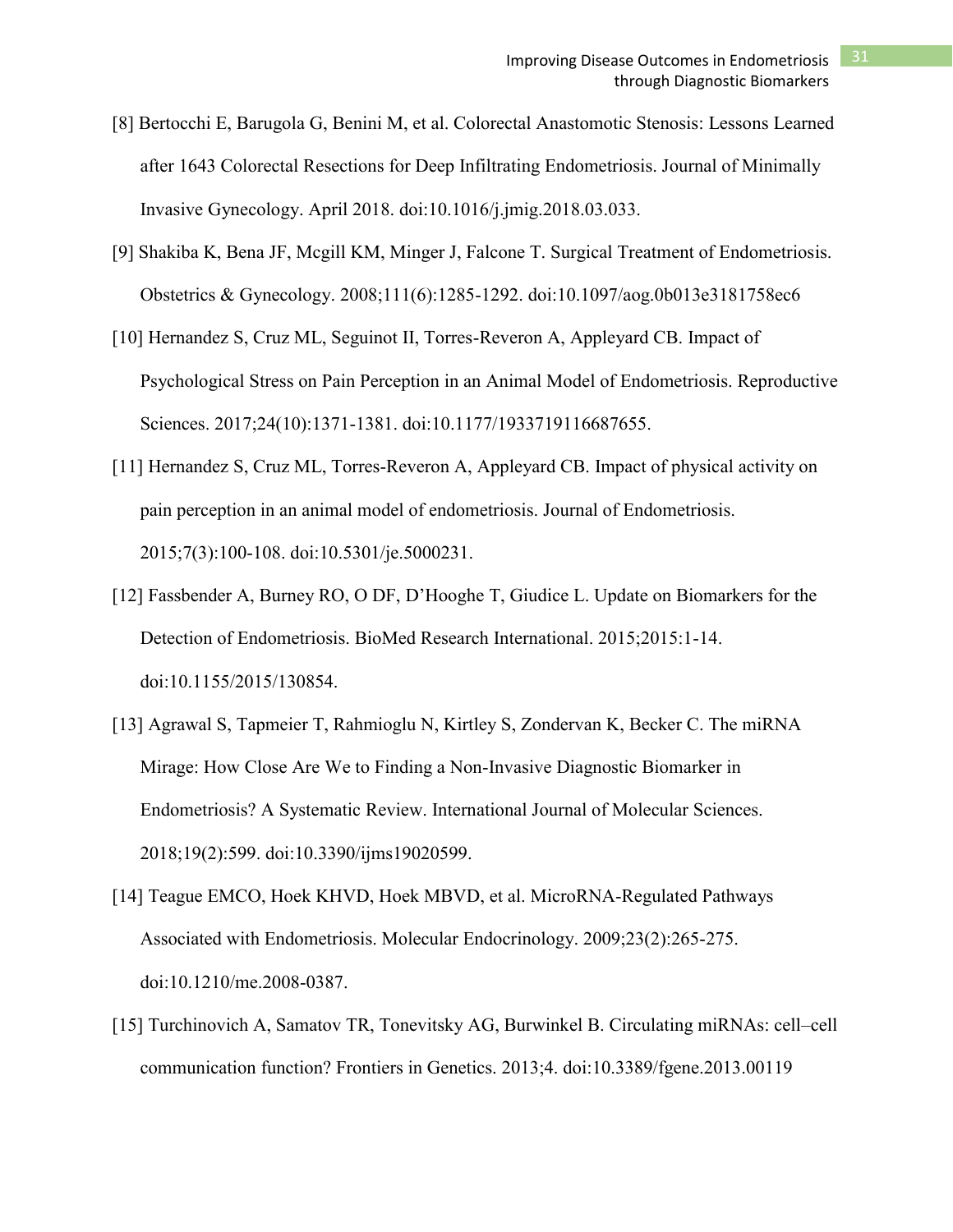- [16] Ji X, Takahashi R, Hiura Y, Hirokawa G, Fukushima Y, Iwai N. Plasma miR-208 as a Biomarker of Myocardial Injury. Clinical Chemistry. 2009;55(11):1944-1949. doi:10.1373/clinchem.2009.125310.
- [17] Othman EE-DR, Hornung D, Salem HT, Khalifa EA, El-Metwally TH, Al-Hendy A. Serum cytokines as biomarkers for nonsurgical prediction of endometriosis. European Journal of Obstetrics & Gynecology and Reproductive Biology. 2007;137(2):240-246. doi:10.1016/j.ejogrb.2007.05.001.
- [18] May KE, Conduit-Hulbert SA, Villar J, Kirtley S, Kennedy SH, Becker CM. Peripheral biomarkers of endometriosis: a systematic review. Human Reproduction Update. 2010;16(6):651-674. doi:10.1093/humupd/dmq009.
- [19] Louis GMB, Hediger ML, Peterson CM, et al. Incidence of endometriosis by study population and diagnostic method: the ENDO study. Fertility and Sterility. 2011;96(2):360- 365. doi:10.1016/j.fertnstert.2011.05.087.
- [20] Kondo W, Canis M. Complications after surgery for deeply infiltrating pelvic endometriosis. BJOG: An International Journal of Obstetrics & Gynaecology. 2010;118(13):1678-1679. doi:10.1111/j.1471-0528.2011.03163.x.
- [21] Klapholz H. Model of Endometriosis Development. MIT
- [22] Fassbender A. et al. Biomarkers of Endometriosis. In: Harada T. (eds) Endometriosis. Springer, Tokyo. July 2014. doi:10.1007/978-4-431-54421-0\_20

---------------------------------------------------------------------------

[23] Agrawal S, Tapmeier T, Rahmioglu N, Kirtley S, Zondervan K, Becker C. The miRNA Mirage: How Close Are We to Finding a Non-Invasive Diagnostic Biomarker in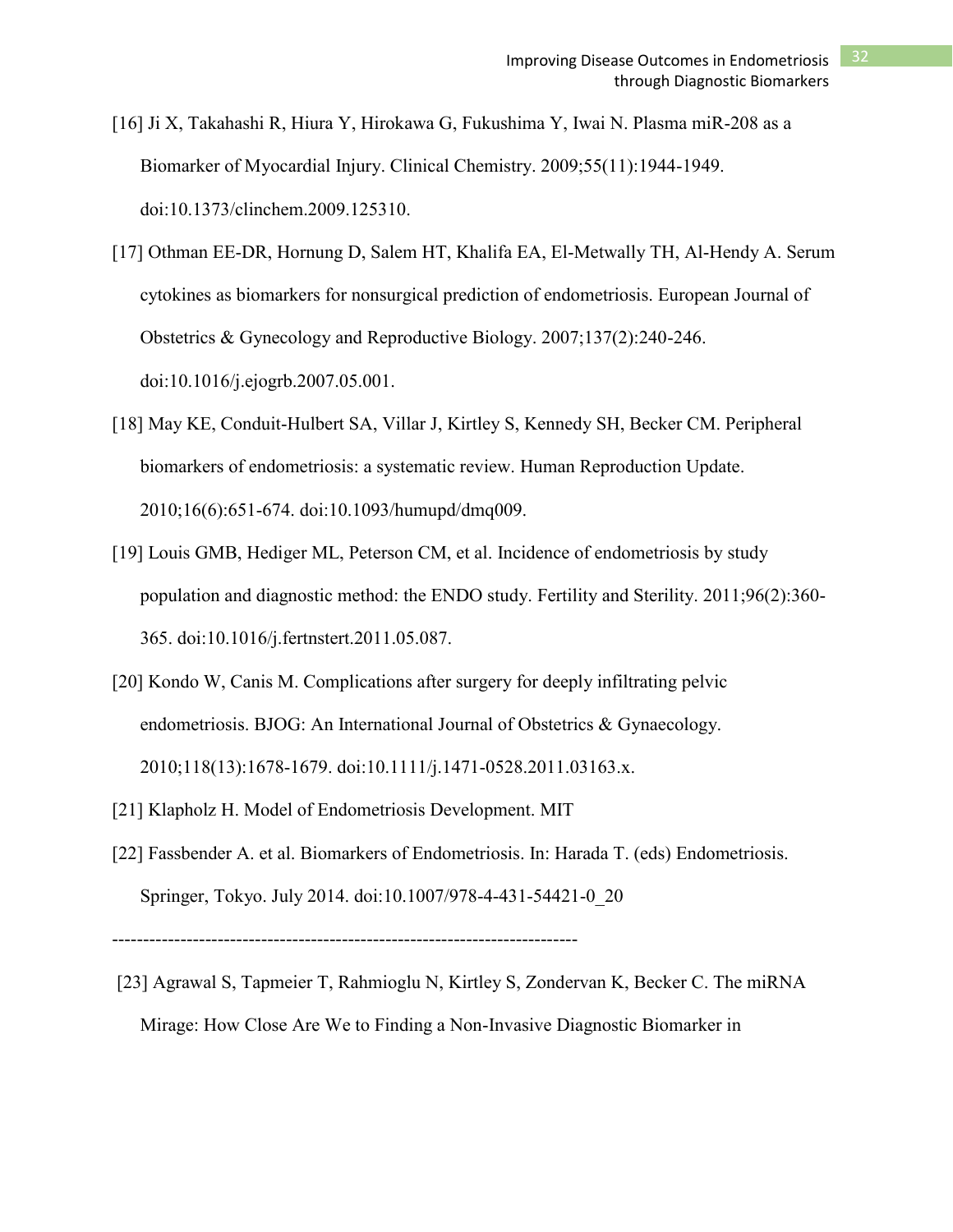Endometriosis? A Systematic Review. International Journal of Molecular Sciences.

2018;19(2):599. doi:10.3390/ijms19020599.

- [24] Liu E, Nisenblat V, Farquhar C, et al. Urinary biomarkers for the non-invasive diagnosis of endometriosis. Cochrane Database of Systematic Reviews. December 2015. doi:10.1002/14651858.cd012019.
- [25] Nisenblat V, Bossuyt PM, Farquhar C, Johnson N, Hull ML. Imaging modalities for the non-invasive diagnosis of endometriosis. Cochrane Database of Systematic Reviews. 2016;(2). doi:10.1002/14651858.cd009591.pub2.
- [26] Wang F, Wang H, Jin D, Zhang Y. Serum miR-17, IL-4, and IL-6 levels for diagnosis of endometriosis. Medicine. 2018;97(24). doi:10.1097/md.0000000000010853.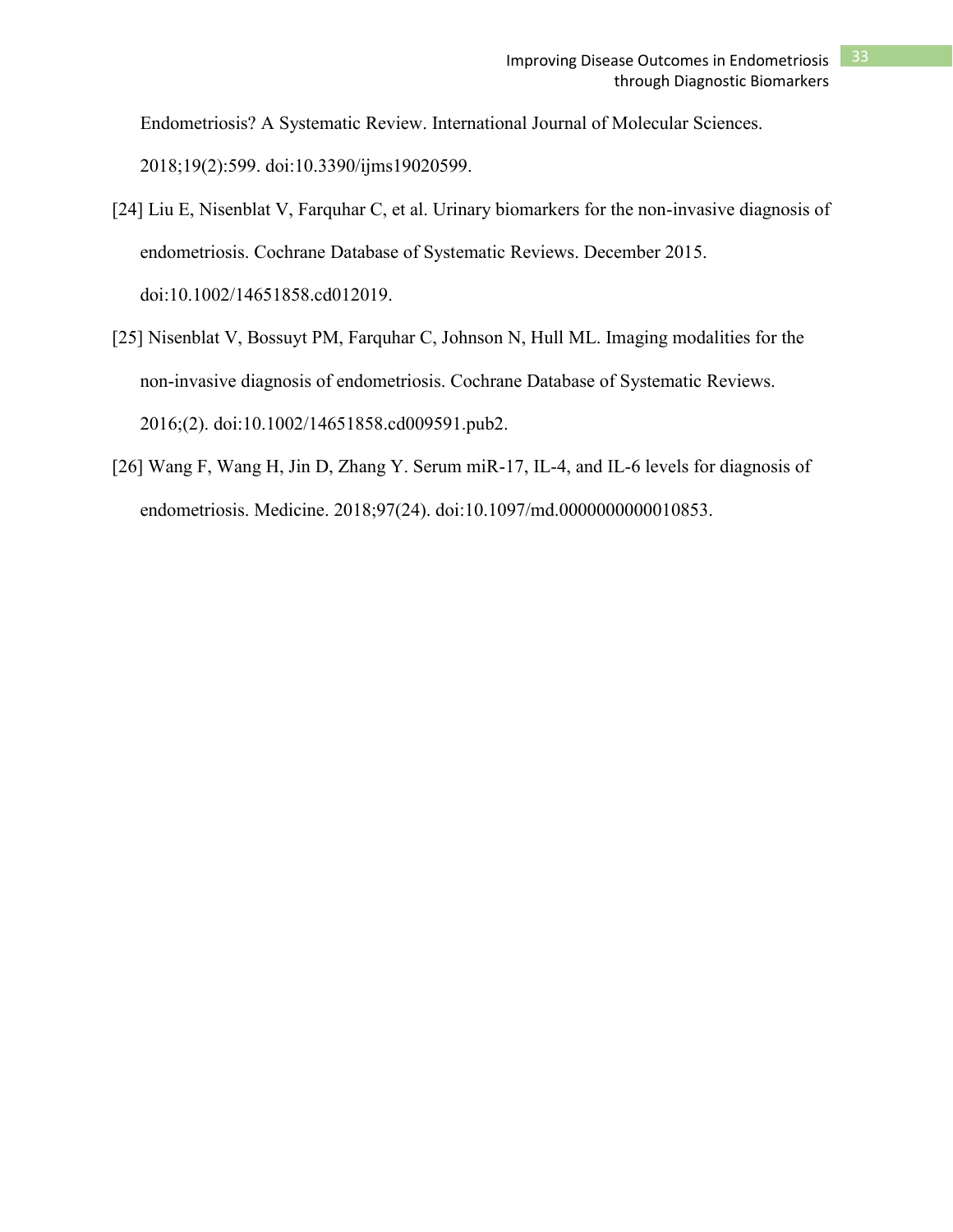# **Appendices**



Figure 1. Potential Endometriosis Biomarkers <sup>20</sup>

Figure 2. Pathogenesis of Endometriosis <sup>21</sup>